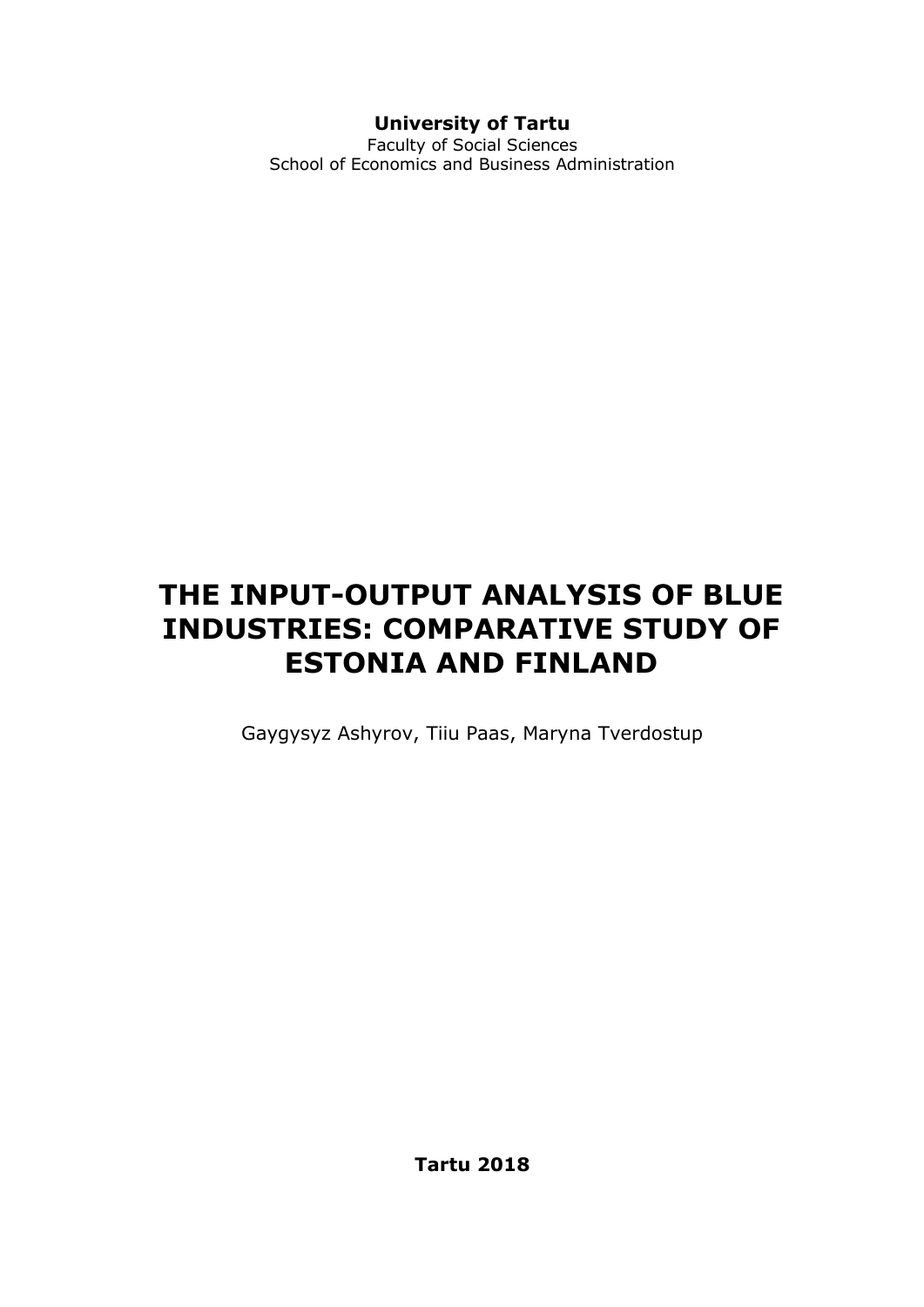ISSN-L 1406-5967 ISSN 1736-8995 ISBN 978-9985-4-1104-9 (pdf) The University of Tartu FEBA [www.mtk.ut.ee/en/research/workingpapers](http://www.mtk.ut.ee/en/research/workingpapers)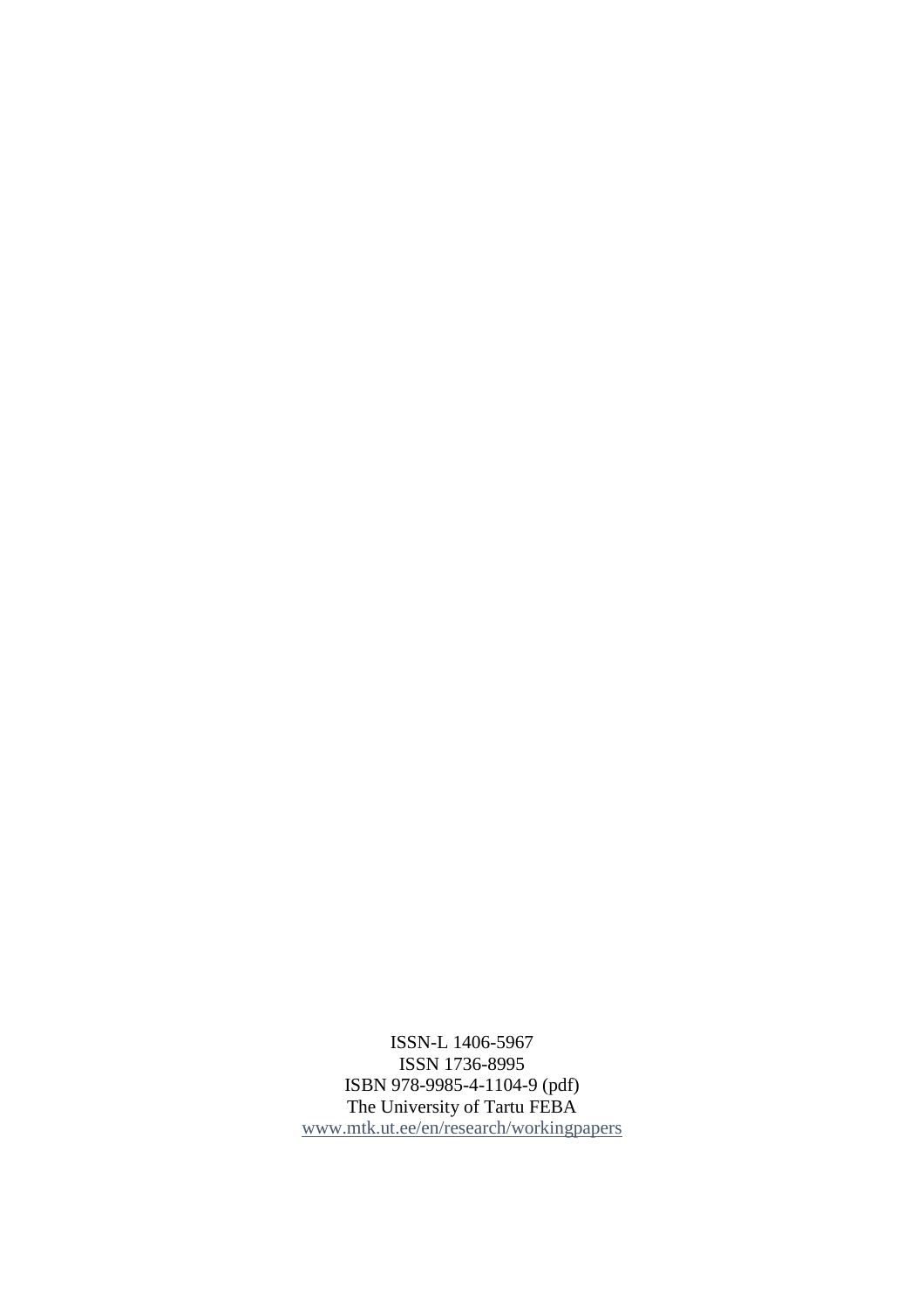#### **The Input-Output Analysis of Blue Industries: Comparative study of Estonia and Finland**

Gaygysyz Ashyrov<sup>1</sup>, Tiiu Paas<sup>2</sup>, Maryna Tverdostup<sup>3</sup>,

#### **Abstract**

 $\overline{a}$ 

The paper focuses on examining the role of blue industries in the national economies of Estonia and Finland as two neighbouring countries that have a sea border. We exploit the Input-Output (I-O) methodology to analyse inter-industry linkages relying on the OECD I-O tables. The OECD database comprises information on 34 sectors of the national economy over the period 1995–2011. The results of the analysis show that despite rather weak overall backward and forward linkages of aggregated blue industries within the national economies, they play a remarkable role in the economic activities of maritime regions, and to a large extent drive the economic success of Estonian and Finnish regional and national economies in generating new growth and employment. The weak backward and forward linkages indicate that negative dynamics within the blue economy yield rather weak negative externalities for the overall economy, and by contrast, if the national economy as a whole is suffering under a crisis, the potential impact on industries is not particularly remarkable. These findings suggest that blue industries are relatively independent within national economies having a remarkable role in socio-economic development of maritime regions, and thereby, create good preconditions for the stable development of cross-border cooperation between the maritime regions of both countries.

#### **JEL Classifications:** C67, Q22, Q25, Q28, Q51, R15, O52

**Keywords:** marine industries, blue economy, Finland, Estonia, Input-Output tables analysis, cross-border cooperation.

*<sup>1</sup>* School of Economics and Business Administration, University of Tartu, J. Liivi 4, Tartu, 50409, Estonia; E-mail: [gaygysyz.ashyrov@ut.ee](mailto:gaygysyz.ashyrov@ut.ee) 

<sup>2</sup> School of Economics and Business Administration, University of Tartu, J. Liivi 4, Tartu, 50409, Estonia; E-mail: [tiiu.paas@ut.ee](mailto:tiiu.paas@ut.ee)

<sup>3</sup>School of Economics and Business Administration, University of Tartu, J. Liivi 4, Tartu, 50409, Estonia; Department of Public Finance, University of Innsbruck, Universitätsstraße 15, Innsbruck, 6020, Austria. E-mail: [maryna.tverdostup@ut.ee](mailto:maryna.tverdostup@ut.ee)

The authors are thankful to the INTERREG Central Baltic programme for co-funding the Plan4Blue project and the project team members for their valuable comments and support during all project activities including several effective project meetings and seminars. Additionally, we are grateful to the Doctoral School in Economics and Innovation for providing financial support to the PhD student Gaygysyz Ashyrov to participate in the 25th INFORUM World Conference (Riga Technical University,28.08-1.09.2017), where we received valuable feedback and suggestions for the development of our research. The authors are also thankful to Jaan Masso and Patricio Aroca for their valuable suggestions.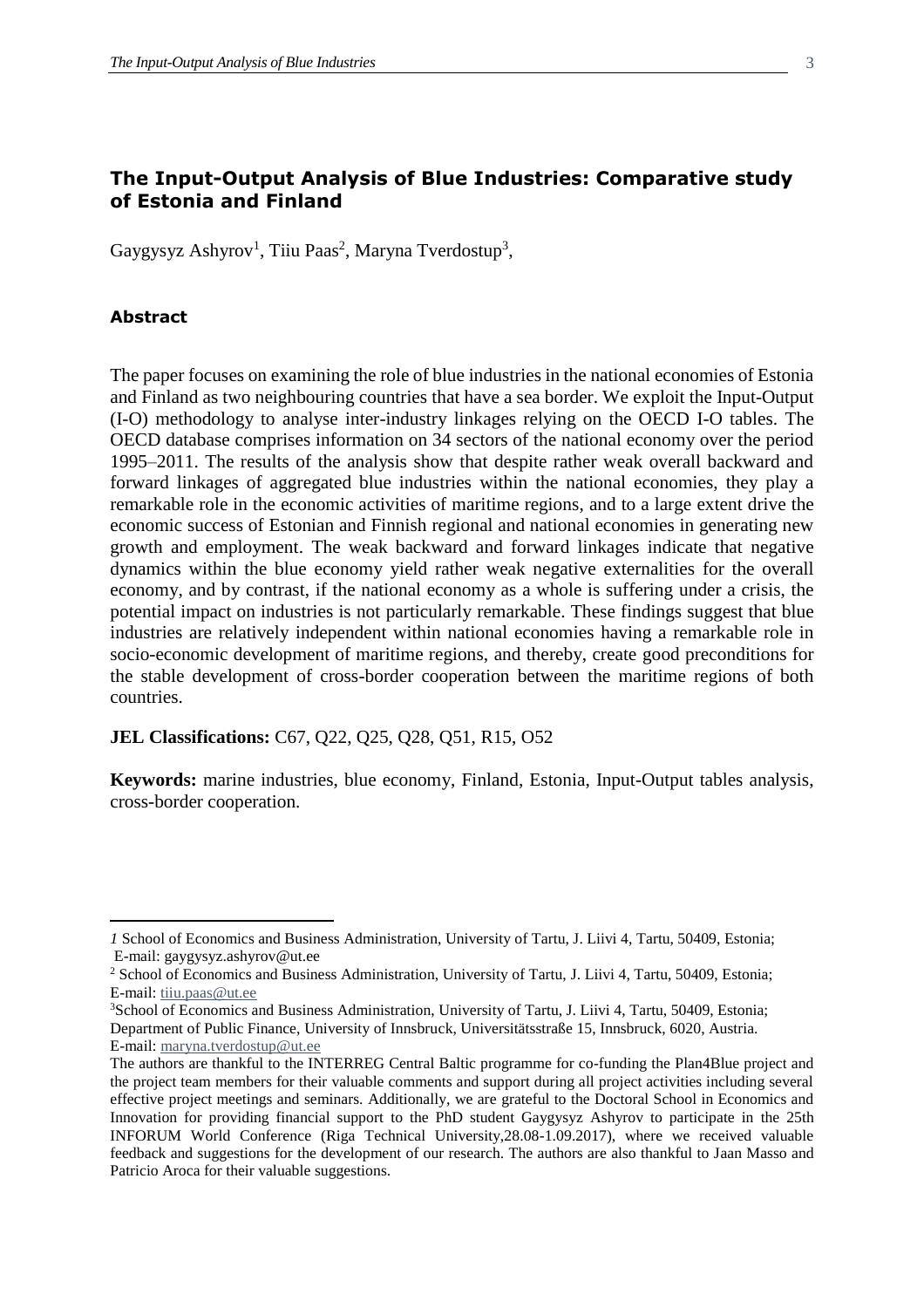$\overline{a}$ 

### **1. INTRODUCTION**

In 1936, Leontief presented the Input-output (I-O) approach, which is a useful technique in economic analysis and policy making. According to the I-O approach, forward and backward linkages represent the impact of a particular sector on other sectors in the economy. Leontief's model and its first implementations have been highly recognized and developed internationally (Rose, & Miernyk, 1989; Miller, & Blair, 2009), as well as being acknowledged through a Nobel prize in Economic Science for the development of the I-O method and for its implementation in applied economics<sup>4</sup>. The essential difference of Leontief's work from that of his predecessors is that it makes it possible to estimate I-O coefficients from data, to execute crucial algebraic manipulations, and to exploit the results to put forward solutions for a wide range of practical economic questions (Dorfman, 1973).

The Leontief model has been widely implemented to evaluate backward and forward linkages between industries (economic sectors) and to estimate the relevant multipliers. This procedure aims to identify ''key'' or ''leading'' sectors of the economy (Miller and Blair, 2009). Early works, including studies by Rasmussen (1956), Hirschman (1958), Chenery and Watanabe (1958), Yotopoulos and Nugent (1973), Jones (1976), and Schultz and Schumacher (1976), have offered several different definitions and modifications of the backward and forward linkages. Moreover, McGilvray (1977) and Hewings (1982), among others, investigated the precise role of linkage measures and the identification of leading sectors in development planning. <sup>5</sup> The analysis of these linkages for similar sectors in different countries has enabled the development of a method for performing international comparisons of the structure of production (San Cristobal and Biezma, 2006).

The aim of this research paper is to gain a better understanding of the role of blue industries in national economies by focusing on the analysis of the performance of blue industries in the national economies of two neighbouring countries, Estonia and Finland. Based on the national accounts, we calculate the backward and forward linkage effects of all economic industries in Finnish and Estonian economies in order to examine, (i) how much the blue industries are influenced by other industries, and (ii) how much impact the blue industries have on other industries. Relying on the output and employment multipliers, we analyse the effects of blue industries on other sectors of the countries' national economies. Considering the complexity of these inter-industry analyses, this paper contributes to the I-O literature by providing a comprehensive analysis of the blue industries. Moreover, our paper presents a clear picture of the evolution of the blue industries in Estonia and Finland. Hence, the results of this research will provide evidence suggesting policy recommendations targeting the future cross-border cooperation between the two countries.

Previous studies have used the backward and forward linkages and multiplier effects to investigate impacts of various economic industries in different countries; for example, the economic impacts of alternative levels of felling timber in Finland (Rimler et al., 2000), the mining sector of region II in Chile (Aroca, 2001), the role of the electric power industries in the

<sup>4</sup> "Wassily Leontief - Facts". *Nobelprize.org.* Nobel Media AB 2014. Web. 28 Feb 2018. Retrieved from URL: http://www.nobelprize.org/nobel\_prizes/economic-sciences/laureates/1973/leontief-facts.html>

<sup>5</sup> Moreover, if a consistent data is available for more than a single period, the evolution of these linkages can be researched. In our case, since we have data for the period 1995-2011 we present evolutions of the economic interconnections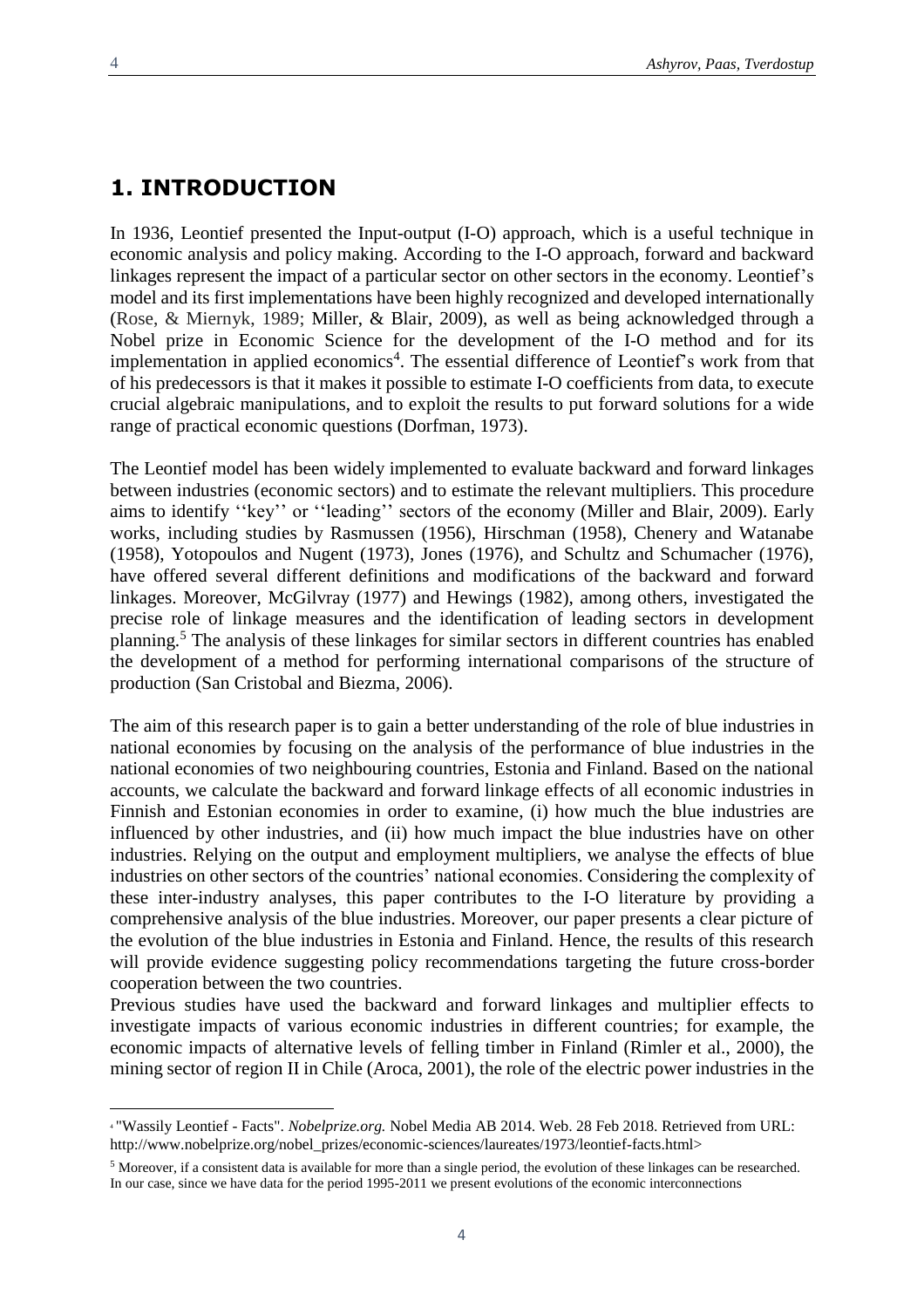Korean national economy (Han et al. 2004), water use in the Spanish economy (Duarte et al. 2002), the interdependencies of industries in the Australian economy in terms of environmental pressure and resource depletion (Lenzen, 2003), the structural interdependence of the agricultural sector and energy sectors in Turkey (Karkacier and Goktolga, 2005), the mining industry in the European Union (San Cristobal and Biezma, 2006), and the role of transportation sectors in the Korean national economy (Lee and Yoo, 2016).

A similar methodology has been applied in some marine industry related studies. While Kwak et al. (2005) analyse the role of the maritime industry in the Korean economy, Morrissey and O'Donoghue (2013) investigate the role of the marine sector in the Irish national economy using IO tables and inter-industry linkages and multipliers. However, these studies are single-country case studies. In our study, we perform an analysis of the role of blue industries in Estonian and Finnish economies using IO datasets and methodology to foresee prospective cross-border cooperation opportunities.

The empirical part of our study relies on the OECD database, which comprises information on 34 sectors of the national economy over the period 1995–2011. We define the blue economy as a separate part within the national economy, which is directly involved in on- and offshore economic activities in the Gulf of Finland. We specifically focus on eight sectors, which among the full array of 34 sectors, are highly related to the blue industries: Agriculture, hunting, forestry and fishing; Mining and quarrying; Coke, refined petroleum products and nuclear fuel; Motor vehicles, trailers and semi-trailers; Other transport equipment; Construction; Hotels and restaurants; Transport and storage. Similar blue sectors were defined within the "Study on Blue Growth, Maritime Policy and the EU Strategy for the Baltic Sea Region", conducted by the European Commission in 2013. We identify blue industries following the statistical classification of economic activities in the European Community (NACE Rev. 2)<sup>6</sup> and developed by Eurostat. While using the OECD I-O database, we noticed a number of shortcomings that should be taken into account when conducting the analysis and interpreting the results. The main limitation of the OECD database is the high aggregation level (34 main industries). But despite this limitation, the OECD I-O is a valuable data source, due to the crosscountry comparability of the I-O estimates and high reliance of the estimates. These two features make the data an appropriate source for the study of inter-industrial linkages within national economies in a cross-country framework.

The paper can be outlined as follows. The next section discusses the I-O methodology and the derivation of linkages, output and employment multipliers for the blue industry. Section 3 presents an overview of the data used in this study and its limitations. Empirical results of the IO analysis, such as backward and forward linkages, output multipliers and employment multipliers are provided in Section 4. The potential for implications from the results and some policy recommendations for strengthening cross-border cooperation are discussed in Section 5.

### **2. Methodology**

 $\overline{a}$ 

This paper evaluates inter-sectoral linkages using classical I-O models of the national economy. To evaluate the depth of intra-industry relations, we performed an extensive analysis of the linkage effects. The foundations of this analysis rely on the assumption that the economy

<sup>6</sup> For more information see: http://ec.europa.eu/eurostat/documents/3859598/5902521/KS-RA-07-015-EN.PDF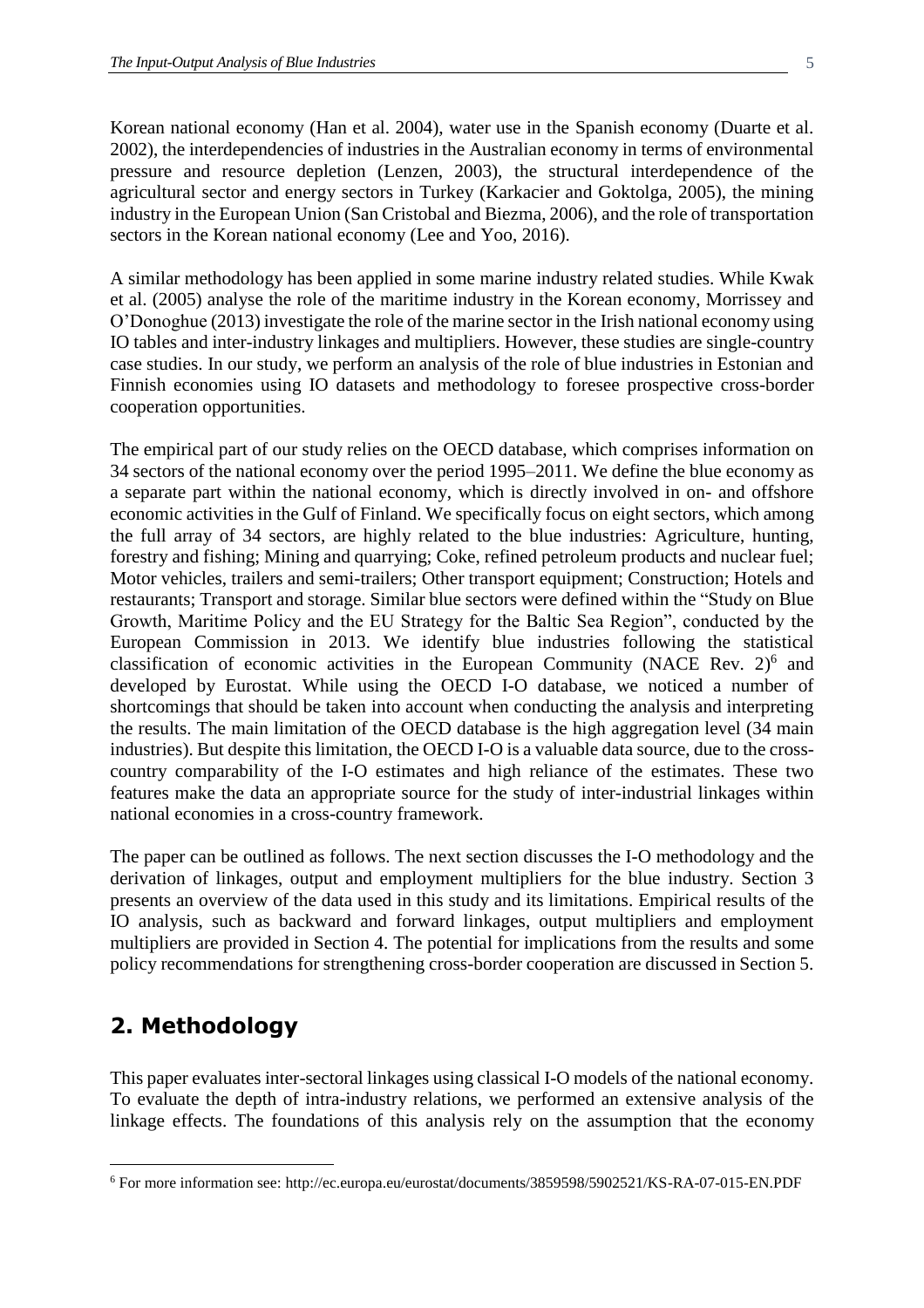operates through linking input and output activities (Hirschman, 1958). Typically, the linkage effect can be divided into two effects which are the backward and the forward linkage effects. The backward and forward linkages approach has been successfully implemented by several studies focusing on the analysis of marine industries (van der Linden 2001, Kwak all 2005, Morrissey and O'Donoghue 2013). One of the earliest studies in the marine field was conducted by Van der Linden (2001). The research focuses on the analysis of inter-industry linkages in the shipping industry as an international industry relying on data from 1997. Later, Kwak et al. (2005) analysed the role of the maritime industries in the Korean economy. Morrissey and O'Donoghue (2013) investigated the role of the marine sector in the Irish national economy using I-O tables and backward-forward linkage measures.

A backward and forward linkages analysis could provide valuable policy suggestions. By calculating backward linkages, we can indicate the importance of the specific industry in the overall economy in terms of production effects. For example, if a blue industry has a higher backward linkage than non-blue industries, it would mean that the expansion of the production of that blue industry is more beneficial to the whole economy in terms of stimulating productive activities. If a blue industry has more intensive forward linkages than non-blue industries, it would imply that its production is more sensitive to variations in the production activities of other industries. Furthermore, calculating these two linkage effects would enable policy makers to quantitatively analyse the blue industry's structural relationship with other non-blue industries. Consequently, this evidence could offer input for investment decisions at national and industry levels (Morrissey and O'Donoghue, 2013).

The general equation of I-O models can be depicted as either *demand-driven*:

$$
X_i = \sum_{j=1}^n X_{ij} + D_i = \sum_{j=1}^n a_{ij} X_j + D_i
$$
 (1)

Or *supply-driven*:

$$
X_j = \sum_{j=1}^n X_{ij} + V_j = \sum_{j=1}^n k_{ij} X_i + V_j
$$
 (2)

where  $X_i$  represents the sum of gross outputs in sector  $i =1,...,n$ ;  $a_{ij}$  are defined as direct input coefficients which divide  $X_{ij}$ , the transaction flows between producing sector *i* and supplying sector *j*, by  $X_j$  the sum of gross outputs in sector *j*;  $k_{ij}$  denotes direct output coefficients which divide  $X_{ij}$ , the transaction flows between producing sector i and supply sector *j*, by  $X_i$  the sum of gross inputs in sector  $i$ ;  $D_i$  stands for the part of a gross output in sector  $i$  sold to the final demand; and *V<sup>j</sup>* represents the final value added by sector *j*. Hence, equation (1) depicts the demand-driven model, implying the vertical analysis of the I-O tables, while equation (2) articulates the supply-driven model, inferring the horizontal analysis of the I-O tables (Kwak et al., 2005).

We can also indicate the demand-driven model (1) in a matrix form:

$$
X = (I - A)^{-1} D
$$
 (3)

where *I* represents an  $n \times n$  unit matrix and  $(I - A)^{-1}$  is known as the Leontief inverse matrix and denotes the total direct and indirect outputs in sector *i* per unit of final demand in sector *j*  (Pérez-Labajos, 2001). *A* is a matrix of input coefficients defined as: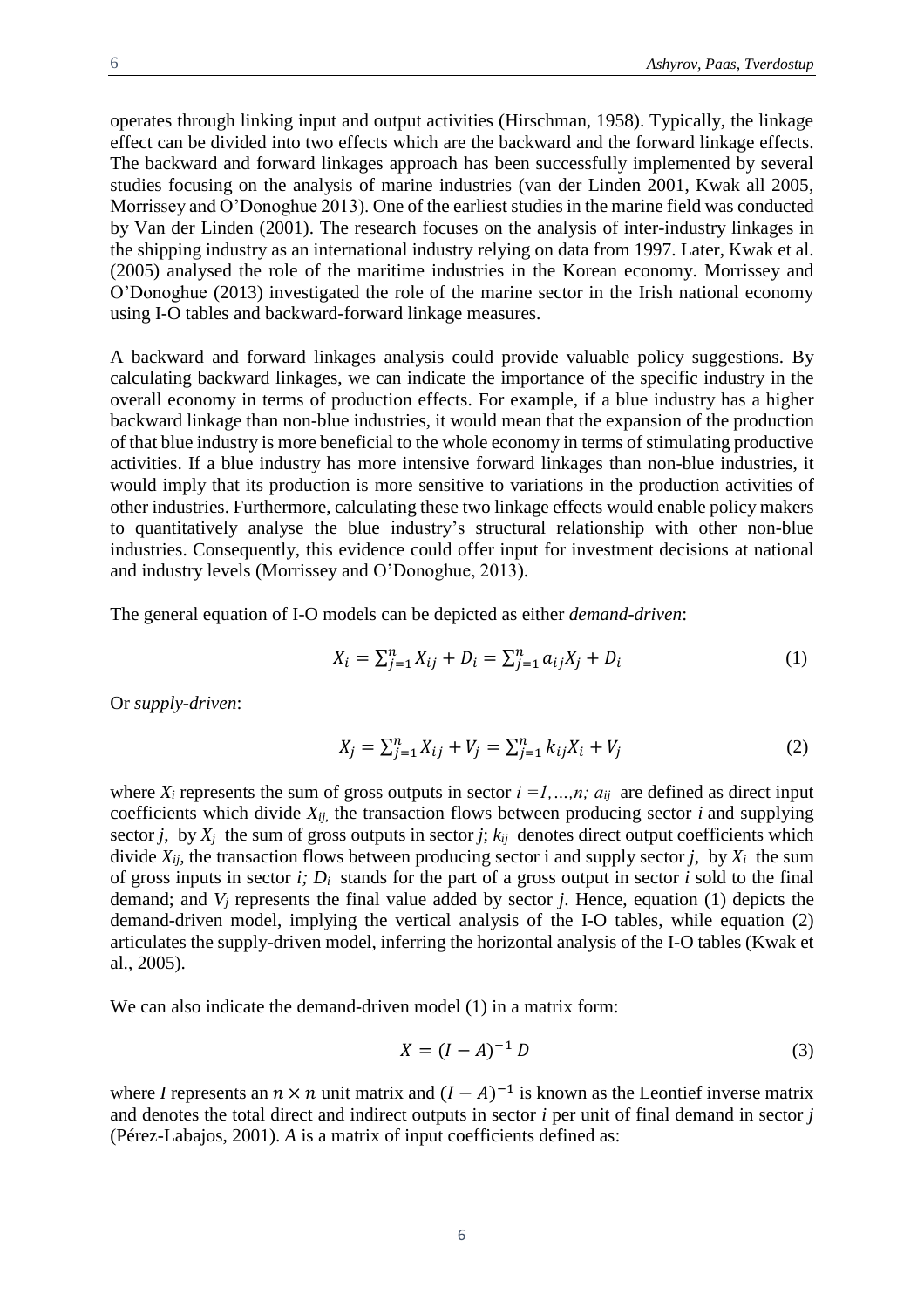$$
A = \begin{bmatrix} a_{ij} = \frac{z_{ij}}{x_j} \end{bmatrix} = \begin{bmatrix} a_{11} & \cdots & a_{1n} \\ \vdots & \ddots & \vdots \\ a_{n1} & \cdots & a_{nn} \end{bmatrix}
$$
 (4)

Nevertheless, the standard demand-driven model cannot accurately measure the impacts of a new production activity in each blue industry on all other industries of the economy because changes in the final demand come about as an effect of forces outside the model, such as changes in consumer taste and government purchases. For this purpose, the individual maritime industry has to be handled as exogenous and put into the final demand group (Morrissey and O'Donoghue, 2013; Cai, and Leung, 2004). We refer to this approach as the blue industry based I-O analysis.

Based on this I-O model, the backward linkage from one unit of output change in blue industry *i* can be calculated by;

$$
\Delta x_j = (I - A_{jj})^{-1} A_{ji} \tag{5}
$$

For a particular marine economy sector (*i), the* Leontief supply-driven multiplier *(LSDi)* is given by:

$$
LSD_i = 1 + e'(I - A_{jj})^{-1}A_{ji}
$$
\n(6)

where 1 denotes the initial unit output change in blue industry  $i$ , and  $e'$  is the summation vector aggregating the elements in  $\Delta x_j$ , which represent the impacts of the initial output change on the rest of the economy through the backward linkages of blue industry *i* (Morrissey and O'Donoghue, 2013).

To make the comparison of linkages among the industries easier, we calculate a backward linkage index using the following formula (Pérez-Labajos, 2001):

$$
BL_j^* = \frac{LSD_i}{(1/n) * \sum_{j=1}^n LSD_j}
$$
 (7)

where *n* is the number of industries within the I-O table.

In order to calculate forward linkages, the use of Leontief row sums is controversial since Leontief forward linkage calculations are based on the strength of backward linkages (Cai, Leung, Pan and Pooley, 2005). Compared to the Leontief model, which associates multiple inputs to each single output, the Ghoshian model associates multiple outputs to each single input (Morrissey and O'Donoghue, 2013). Thereof, the forward oriented Ghoshian model, in spite of its own caveats (Cai, Leung, and Mak 2006), is widely used as an alternative model in many studies (Cai, Leung, Pan and Pooley, 2005; Cai, Leung, and Mak 2006; Kwak et al., 2005).

Using a similar derivation as we did for the backward linkages calculation, we can calculate the impact of one unit in output change in the blue industry on the output of other industries as:

$$
\Delta x_j = (I - B_{jj})^{-1} B_{ji}, \qquad (8)
$$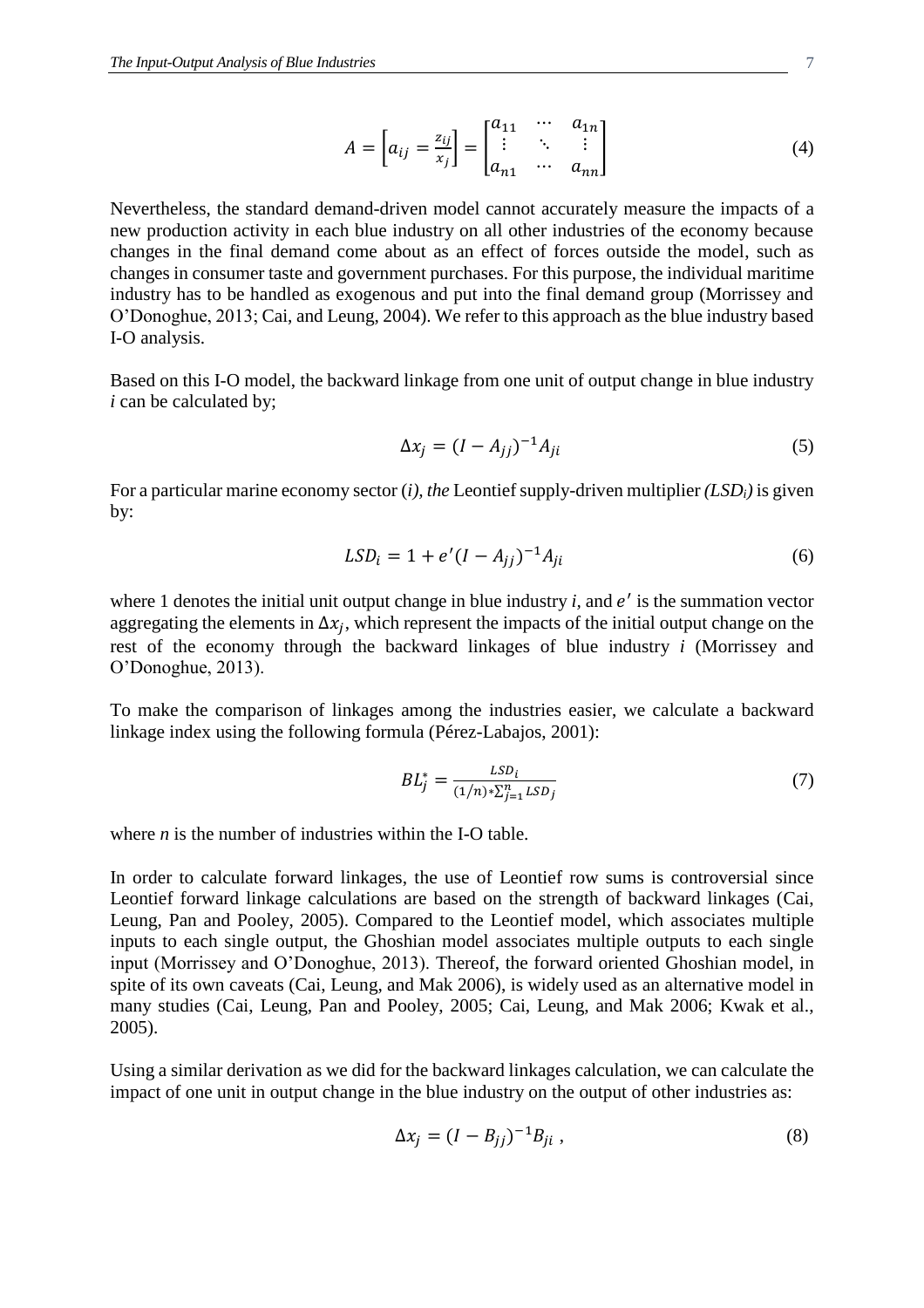where,  $B$  is the direct output coefficient matrix. Accordingly, we can present the Ghoshian supply-driven (GSD) multiplier (Morrissey and O'Donoghue, 2013):

$$
GSD_i = 1 + B_{ji}(I - B_{jj})^{-1}e
$$
\n(9)

And the forward linkage index:

$$
FL_j^* = \frac{GSD_j}{(1/n) * \sum_{i=1}^n GSD_i}
$$
 (10)

Forward and backward linkages are also called the power of dispersion and the sensitivity of dispersion, respectively. If the values of these two effects are greater than one, the corresponding industry has a crucial role in economic development and supporting other industries (forward linkage effect) as well as increasing the performance of other industries (backward linkage effect) (Lin, and Chang, 1997).

On the one hand, from the blue industry perspective, the backward linkage effect demonstrates that the production activities of an individual blue industry may induce greater use of other sectors as an input for blue industry production. On the other hand, the forward linkage effect indicates that blue industry production may be used as an input for other industries in their production (Pietroforte, and Bon, 1995; Yoo, and Yang, 1999). The high amount of intermediate inputs reflects the nature of the blue industry involving the assembly of many different products purchased from a large number of industries. Forward and backward linkage effects are suitable in evaluating the effect of blue industries on the national economy as a whole (Kwak et al., 2005).

The I-O analysis also allows us to measure the overall effect created by an increase in demand in a sector or group of sectors, which might not, supposedly, appear related (Pérez-Labajos, 2001). One of the crucial benefits of the information in the I-O model is that it enables us to measure the effect of changes in components which are exogenous to the model itself. Several most commonly used types of multipliers are those that estimate the effects of exogenous changes on (1) the outputs of the industries in the economy, (2) household incomes in each industry due to the new outputs, (3) job creation that is expected in each industry due to the new outputs. Furthermore, these multipliers have paramount importance since they enable us to perform impact analysis forecasting the future projections of variations in elements which are exogenous to the model of that economy (Miller and Blair, 2009).

The effects of a variation in the final demand, for example variations in Consumption, Investment, Government Expenditure or Exports, are estimated through the multipliers (Aroca, 2001). These multipliers will also provide policymakers with more clear results related to production stimulating policies and employment creation processes, in addition to the information on the backward and forward linkages. Calculating output multipliers allows us to analyse whether there is an external increase in final demand or not. It is possible to distinguish two types of system multipliers. The first type, open system multipliers, do not consider the probability that when there is an exogenous increase in final demand, the employees will receive more financial earnings that they then spend in the country. The second type, closed system multipliers, take into account the possibility that, for instance, the whole additional wage is being spent in the country (Aroca, 2001).

Following the multiplier calculation approach proposed by Acora (2001), employment multipliers can be divided into 2 types. Type I and II employment multipliers are calculated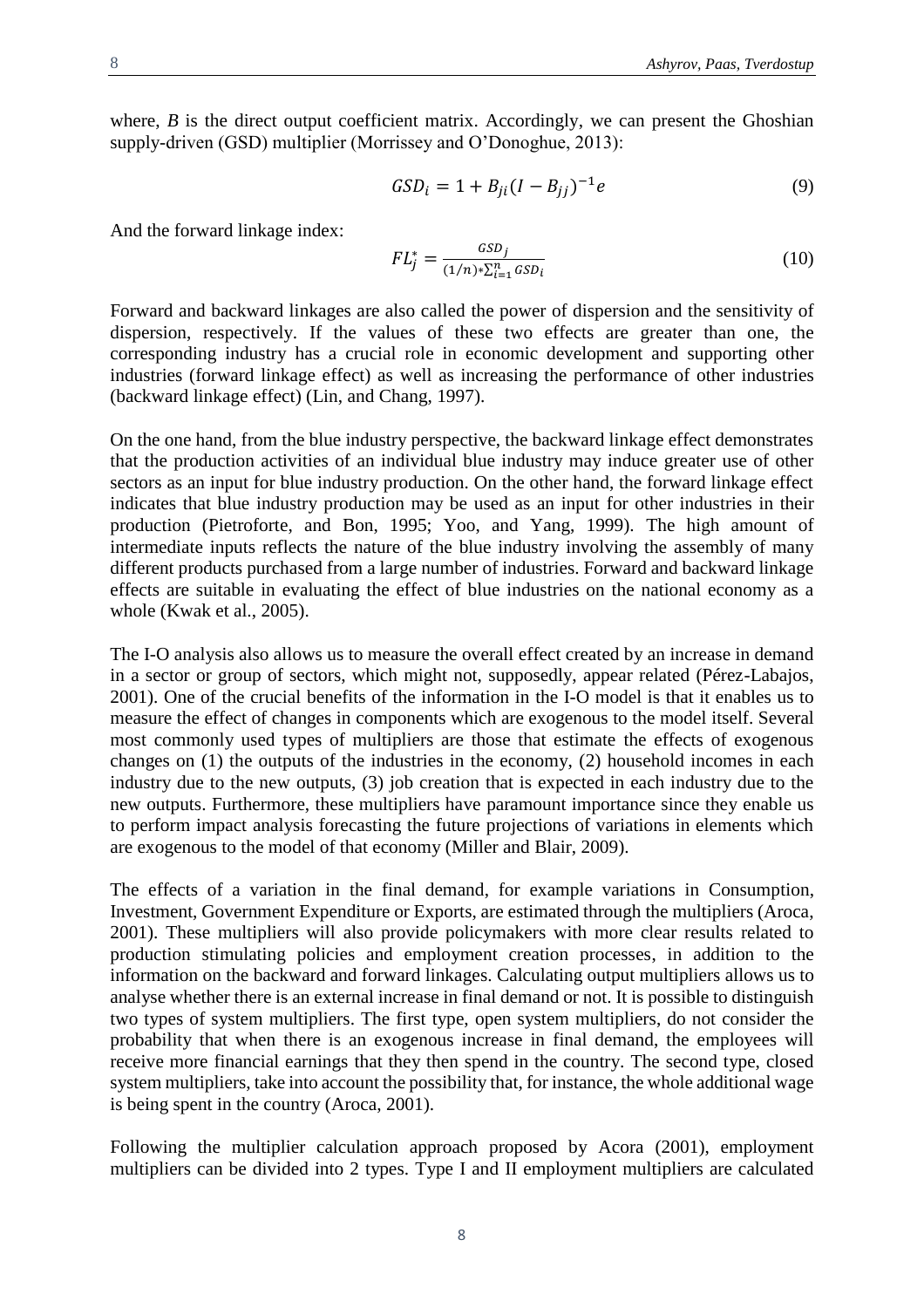since they deliver a clear insight into the effect of the blue sector on employment than measuring the effect of a euro spent in final demand on employment. These multipliers estimate the effect using the number of working employees for the sector. It implies that the employment multiplier captures how many jobs will be created in the entire market according to every job created in a specific sector (Aroca, 2001). As Miller and Blair (2009) noted, it is generally accepted that Type I multipliers may underestimate economic effects (because household activity is not accounted for) and Type II multipliers may provide an overestimate (due to the rigid assumptions about wages and attendant consumer expenditure). Therefore, it is advisable to calculate Type I and Type II in order to obtain a true indirect effect of an increase in final demand (Oosterhaven, Piek and Stelder 1986).

There have also been some doubts on the expediency of the practical application of several multipliers. Isard et al. (1998) argue that multipliers are not always sufficiently informative and beneficial since they add up output over all sectors in the economy; this implies output multipliers may provide the same value to all sectors. But despite these doubts, employment impacts linked to output in different sectors, as well as income multipliers have been widely implemented as relevant measures of the economic importance of sectors. Employment creating impacts of sectoral expansions are often a main concern for policymakers, including the case of the blue economy. Indeed, the marine sectors are especially assumed to have high employment advantages for coastal areas (Ó Donnchadha, Callaghan, Niland 2000; Collier 2001).

Relying on the theoretical considerations and the results of previous applications, we implement an analysis based on I-O tables, including calculations of backward and forward linkages, and output and employment multipliers to analyse the role of blue industries in the national economies of Finland and Estonia. Therefore, the estimated output and employment multipliers reflect the effects of changes in an activity's output or employment upon all other activities throughout the economy. The implementation of the above presented methodological approaches enables us to analyse how important inter-industry relations are for the Finnish and Estonian economies and to better understand the role of blue industries in the national economies of these two neighbouring countries. We suppose that this additional information will be beneficial for policymakers to develop industry-specific policies for further developments in the blue industry.

### **3. DATA**

The paper focuses on the case of two Northern European countries, Estonia and Finland. Estonia and Finland are geographically connected, with shared access to the Baltic Sea. This geographical proximity has increased the cross-border cooperation over the years. According to Statistics Estonia (2017a), Finland was one of the main trade partners of Estonia in 2016. This evidence applies especially to the blue economies of the two countries. In terms of crossborder trade, Finland has the biggest share of Estonian imports, which is 16%, and has the second biggest share of exports from Estonia, which is 13%. In 2016, the shipping lines between Estonia and Finland have carried 8.8 million passengers, which is almost 84% of the 10.5 million passengers that visited Estonian ports by international transport. Estonia's fishery industry is highly dependent on the Baltic Sea. In 2016, Estonian fisheries caught 60,440 tons of fish from the Baltic Sea, which constituted 80% of the total fish catch (Statistics Estonia, 2017b). Despite these statistics, there is the potential for the further development of cross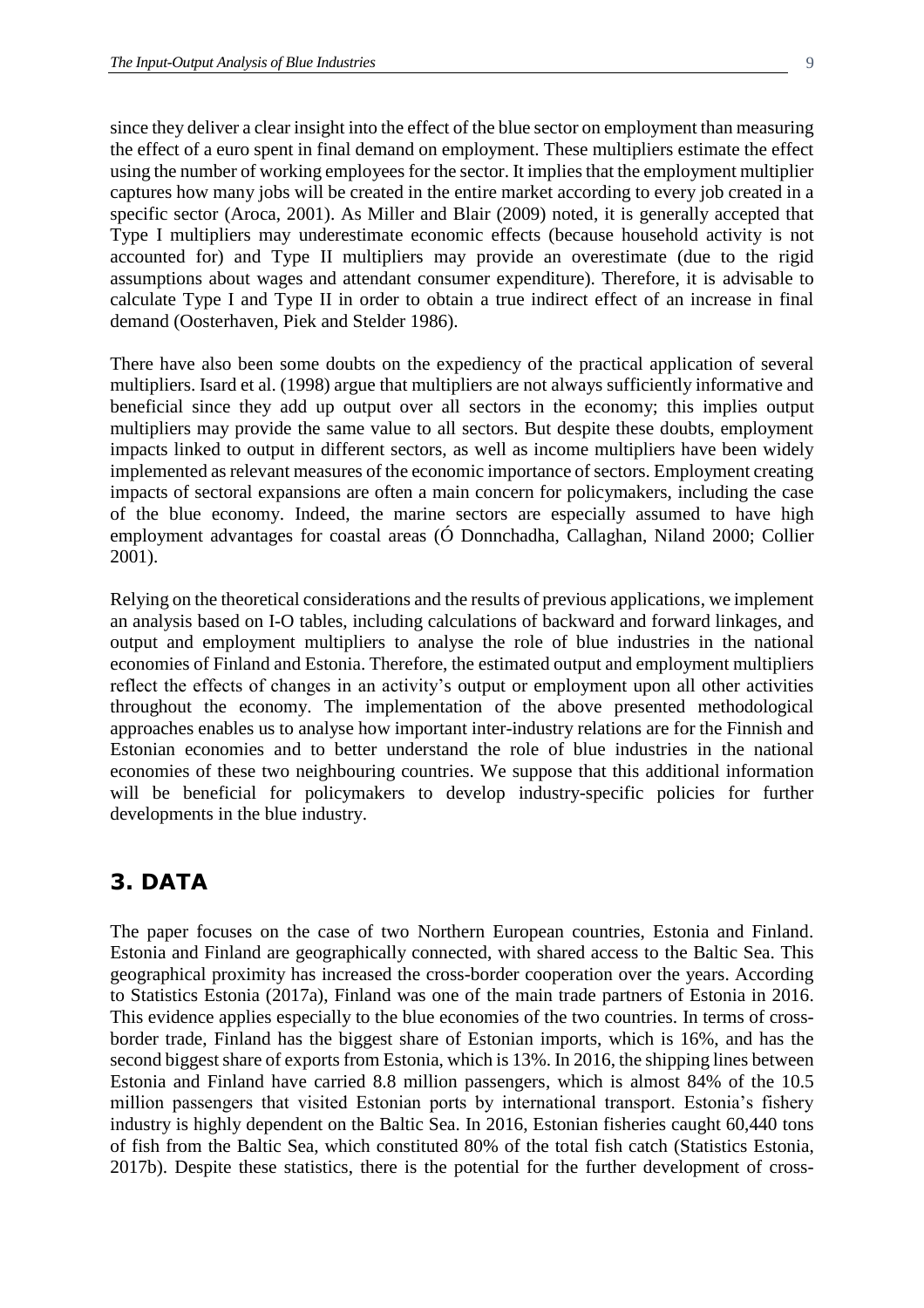border cooperation between Estonia and Finland by focusing especially on blue industries. Therefore, additional empirical analysis of inter-industrial relations emphasizing the role of blue industries in the economic activities of the countries is necessary.

We exploit I-O tables from the OECD I-O database for the purpose of investigating the impact of blue industries in the national economy of Estonia and Finland for the period 1995–2011. The OECD database comprises information on 34 industries in the national economy. The OECD database gathers statistics related to I-O tables from each member country. I-O tables can be defined either as product to product (product outputs) or industry to industry tables (industry outputs). The main data source, the OECD I-O tables database, uses an industry to industry approach. This approach has its own advantages, since it enables higher integration with pools of statistics collected by industrial activities such as R&D expenditure, employment, foreign direct investment and energy consumption. Furthermore, this database is beneficial for empirical analysis and the examination of the economic impact of industries at the international level since it emphasizes inter-industrial relationships involving all industries of the economy.<sup>7</sup>

The national I-O tables of Estonia and Finland, developed by the respective statistical offices, could be an alternative data source for the analysis. However, the I-O data collection and reporting procedures differ across the two countries, since the Finnish I-O table takes an industry to industry approach, while the Estonian I-O table takes a product to product approach<sup>8</sup>. Therefore, we have chosen to rely on the OECD I-O database, which provides a homogenous industry to industry approach for both countries. The OECD I-O database has a strong advantage, as it provides comparable data for both countries, and ensures that the crosscountry analysis is consistent.

However, the OECD I-O database has a number of shortcomings. Although it provides homogenous statistical data for both countries, it lacks more detailed statistics and industry disaggregation. The number of sectors is relatively more limited in the OECD I-O tables, compared to the national I-O tables published by the Estonian and Finnish statistical offices. Moreover, the OECD I-O database covers data until 2011. Compared to the I-O tables which have been provided by the national statistics offices of Estonia and Finland, the OECD data is quite aggregated. Nevertheless, we suppose that the OECD database provides sufficient bases to achieve the aim of our empirical study and elaborate additional information for further development of industry-specific policies in the blue economies.

## **4. EMPIRICAL RESULTS**

 $\overline{a}$ 

In this part of our research paper, we present the results of the analysis that relies on the OECD I-O table allowing to analyse the inter-industry linkages of a national economy. Backward linkages can identify the importance of a certain industry for a whole national economy in terms of inducing production effects. For instance, if blue sectors have higher backward linkages in comparison to non-blue sectors, it suggests that expansion of production in the blue industry is more beneficial to the whole economy in terms of stimulating productive activities. By contrast, if a blue industry has more intensive forward linkages than a non-blue industry, it would imply that its production is more sensitive to fluctuations in the national economy and

<sup>7</sup> For more information see:<http://www.oecd.org/trade/input-outputtables.htm>

<sup>8</sup> Official Statistics of Finland (OSF): Input-output [e-publication]. ISSN=1799-201X. Helsinki: Statistics Finland [referred: 14.4.2018]. Access method: http://www.stat.fi/til/pt/index\_en.html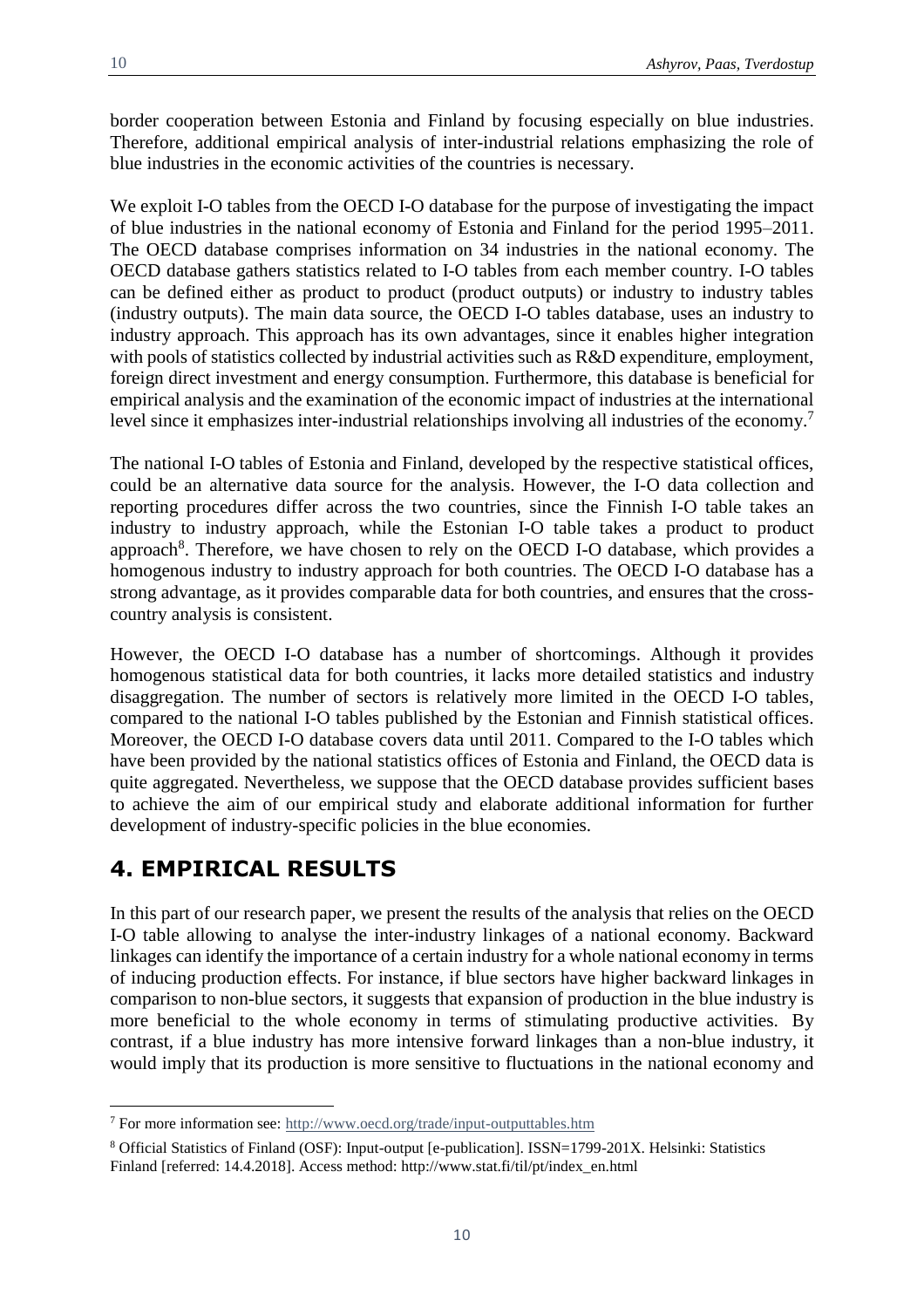its industries. Identifying these linkages enables policy makers and spatial planners to better analyse how sensitive the development of a whole economy is to changes in certain industries.

The OECD database comprises information on 34 sectors over the period 1995–2011. We specifically focus on eight sectors which are highly related to the blue industry: Agriculture, hunting, forestry and fishing; Mining and quarrying; Coke, refined petroleum products and nuclear fuel; Motor vehicles, trailers and semi-trailers; Other transport equipment; Construction; Hotels and restaurants; and Transport and storage.

### **4.1. Backward and forward linkages of blue industries in Finland and Estonia**

Tables 4.1 and 4.2 present the backward and forward linkage effects of the blue industries of Finland and Estonia during the period 1995–2011. By estimating 16 years of forward and backward linkages of blue industries, we can observe some developmental trends in these linkages. In general, there are no significant fluctuations of these linkages over the period under investigation in Estonia or in Finland.

|              |           | i    |      | <b>ii</b> |      | iii  | iv        |           |           | $\mathbf{v}$ |      | vi   |           | vii       |           | viii      |
|--------------|-----------|------|------|-----------|------|------|-----------|-----------|-----------|--------------|------|------|-----------|-----------|-----------|-----------|
| <b>YEARS</b> | <b>FL</b> | BL   | FL   | BL        | FL   | BL   | <b>FL</b> | <b>BL</b> | <b>FL</b> | BL           | FL   | BL   | <b>FL</b> | <b>BL</b> | <b>FL</b> | <b>BL</b> |
| 1995         | 1.35      | 1.00 | 1.56 | 1.06      | 1.07 | 1.07 | 0.71      | 0.92      | 0.78      | 1.10         | 0.79 | 1.09 | 0.80      | 1.14      | 1.15      | 0.99      |
| 1996         | 1.40      | 1.02 | 1.57 | 1.07      | 1.09 | 1.00 | 0.73      | 0.95      | 0.72      | 1.04         | 0.77 | 1.09 | 0.79      | 1.16      | 1.15      | 0.99      |
| 1997         | 1.43      | 1.01 | 1.55 | 1.06      | 1.05 | 0.97 | 0.69      | 0.92      | 0.74      | 1.07         | 0.78 | 1.09 | 0.82      | 1.16      | 1.16      | 0.99      |
| 1998         | 1.47      | 1.03 | 1.50 | 1.06      | 1.06 | 0.97 | 0.69      | 0.93      | 0.74      | 1.09         | 0.76 | 1.07 | 0.82      | 1.13      | 1.15      | 0.98      |
| 1999         | 1.42      | 1.00 | 1.52 | 1.08      | 1.04 | 1.03 | 0.68      | 0.92      | 0.77      | 1.10         | 0.76 | 1.02 | 0.78      | 1.13      | 1.16      | 0.99      |
| 2000         | 1.35      | 0.99 | 1.81 | 0.90      | 0.99 | 0.75 | 0.65      | 1.06      | 0.76      | 1.14         | 0.74 | 1.11 | 0.86      | 1.13      | 1.22      | 1.01      |
| 2001         | 1.36      | 1.00 | 1.48 | 0.91      | 1.02 | 0.79 | 0.65      | 1.08      | 0.75      | 1.16         | 0.77 | 1.13 | 0.87      | 1.10      | 1.22      | 0.99      |
| 2002         | 1.35      | 0.99 | 1.57 | 0.90      | 1.00 | 0.76 | 0.65      | 1.05      | 0.78      | 1.18         | 0.77 | 1.13 | 0.89      | 1.10      | 1.22      | 0.98      |
| 2003         | 1.36      | 1.01 | 1.51 | 0.93      | 1.05 | 0.79 | 0.62      | 1.03      | 0.74      | 1.06         | 0.78 | 1.12 | 0.88      | 1.09      | 1.23      | 1.02      |
| 2004         | 1.36      | 1.01 | 1.50 | 0.95      | 1.04 | 0.79 | 0.63      | 1.01      | 0.76      | 1.07         | 0.77 | 1.12 | 0.88      | 1.10      | 1.23      | 0.99      |
| 2005         | 1.34      | 1.02 | 1.58 | 0.94      | 1.07 | 0.81 | 0.63      | 0.94      | 0.75      | 1.09         | 0.80 | 1.12 | 0.87      | 1.10      | 1.24      | 1.03      |
| 2006         | 1.35      | 1.03 | 1.53 | 0.92      | 1.09 | 0.78 | 0.63      | 0.98      | 0.71      | 1.12         | 0.79 | 1.12 | 0.87      | 1.10      | 1.25      | 1.07      |
| 2007         | 1.36      | 0.98 | 1.51 | 0.98      | 1.09 | 0.88 | 0.65      | 0.99      | 0.72      | 1.09         | 0.79 | 1.13 | 0.88      | 1.04      | 1.26      | 1.09      |
| 2008         | 1.31      | 0.97 | 1.59 | 0.99      | 1.10 | 0.84 | 0.68      | 1.01      | 0.74      | 1.10         | 0.80 | 1.13 | 0.87      | 1.09      | 1.35      | 1.07      |
| 2009         | 1.24      | 0.96 | 1.52 | 0.98      | 1.06 | 0.87 | 0.78      | 0.98      | 0.71      | 1.09         | 0.82 | 1.11 | 0.88      | 1.09      | 1.34      | 1.08      |
| 2010         | 1.29      | 0.96 | 1.48 | 1.02      | 1.09 | 0.94 | 0.73      | 0.97      | 0.77      | 1.03         | 0.84 | 1.10 | 0.88      | 1.07      | 1.37      | 1.07      |
| 2011         | 1.25      | 0.96 | 1.41 | 0.99      | 1.03 | 0.84 | 0.72      | 0.99      | 0.81      | 1.02         | 0.82 | 1.11 | 0.85      | 1.07      | 1.36      | 1.07      |

**Table 4.1.** Forward and backward linkages of blue industries in Finland (1995–2011)

Note: Sectors: (i) Agriculture, hunting, forestry and fishing; (ii) Mining and quarrying; (iii) Coke, refined petroleum products and nuclear fuel; (iv) Motor vehicles, trailers and semi-trailers; (v) Other transport equipment; (vi) Construction; (vii) Hotels and restaurants; (viii) Transport and storage. FL: Forward Linkage value BL: Backward Linkage value.

Source: authors calculations based on OECD I-O table data 1995–2011.

In the case of Finland, forward linkage values have been lower than 1 for four blue industries, these are, (iv) Motor vehicles, trailers and semi-trailers; (v) Other transport equipment; (vi) Construction; (vii) Hotels and restaurants for period of 1995–2011. This implies that when economic activities are booming, the blue industries are less stimulated by overall industrial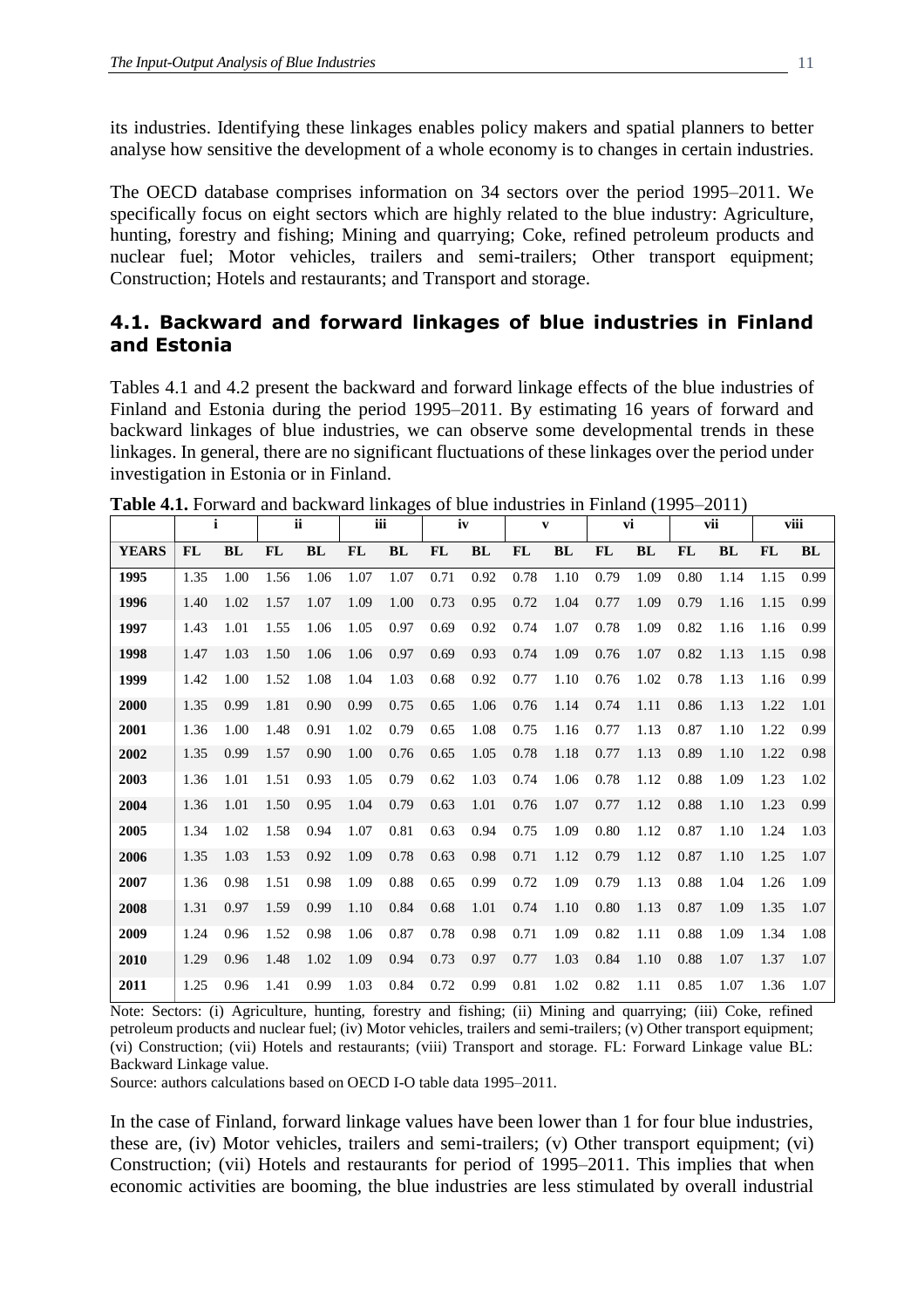growth than other industries. Hence, these blue industries are not influenced much by business fluctuations. However, blue economy related industries, including (i) Agriculture, hunting, forestry and fishing, (ii) Mining and quarrying, (iii) Coke, refined petroleum products and

nuclear fuel, (viii) Transport and storage, have forward linkage values higher than 1. These industries have a vital function in economic development in maintaining other industries by their outputs. In terms of backward linkages, we can observe backward linkage values of industries higher than 1, which are (v) Other transport equipment, (vi) Construction, (vii) Hotels and restaurants, (viii) Transport and storage. The backward linkage value of the blue industry, Transport and Storage, fluctuated between 0.99 and 1.02 until 2005. Since 2005, we can see stronger backward linkage, as its value becomes higher than 1. One of the main developments during 2004 was the accession of many Eastern European countries, including Estonia, into the European Union. Entering the European Union could be one of the factors that increased the entirety of the blue sectors in the investment expenditures on the national economy.

|       | $\mathbf i$ |           | <b>ii</b><br>iii |      |      | iv   |      | $\mathbf{v}$ |      | vi   |      | vii  |      | viii |      |           |
|-------|-------------|-----------|------------------|------|------|------|------|--------------|------|------|------|------|------|------|------|-----------|
| Years | FL          | <b>BL</b> | FL               | BL   | FL   | BL   | FL   | <b>BL</b>    | FL   | BL   | FL   | BL   | FL   | BL   | FL   | <b>BL</b> |
| 1995  | 1.29        | 1.18      | 1.46             | 0.97 | 1.36 | 1.05 | 0.79 | 0.93         | 1.03 | 0.90 | 0.89 | 1.04 | 0.71 | 1.12 | 0.95 | 1.11      |
| 1996  | 1.29        | 1.19      | 1.47             | 1.00 | 1.37 | 1.06 | 0.81 | 0.94         | 1.01 | 0.93 | 0.92 | 1.07 | 0.75 | 1.12 | 0.93 | 1.11      |
| 1997  | 1.23        | 1.07      | 1.47             | 1.00 | 1.35 | 1.08 | 0.81 | 0.93         | 0.96 | 0.93 | 0.88 | 1.05 | 0.77 | 1.11 | 0.92 | 1.11      |
| 1998  | 1.19        | 1.07      | 1.39             | 0.95 | 1.30 | 1.02 | 0.82 | 0.95         | 1.02 | 0.93 | 0.90 | 1.05 | 0.76 | 1.09 | 0.98 | 1.10      |
| 1999  | 1.16        | 1.10      | 1.67             | 0.95 | 0.87 | 1.21 | 0.71 | 0.95         | 1.11 | 1.05 | 0.91 | 1.01 | 0.84 | 1.10 | 0.97 | 1.10      |
| 2000  | 1.17        | 1.06      | 1.55             | 0.91 | 0.88 | 0.93 | 0.86 | 0.97         | 1.04 | 1.06 | 0.89 | 1.06 | 0.81 | 1.11 | 1.05 | 1.15      |
| 2001  | 1.21        | 1.06      | 1.42             | 0.90 | 0.80 | 0.88 | 0.86 | 0.95         | 0.93 | 1.05 | 0.81 | 1.05 | 0.81 | 1.10 | 1.06 | 1.16      |
| 2002  | 1.20        | 1.02      | 1.51             | 0.89 | 1.37 | 1.13 | 0.66 | 1.01         | 0.89 | 1.06 | 0.77 | 1.05 | 0.78 | 1.08 | 1.06 | 1.06      |
| 2003  | 1.26        | 1.09      | 1.42             | 0.93 | 0.99 | 0.99 | 0.88 | 0.94         | 0.84 | 0.99 | 0.78 | 1.10 | 0.81 | 1.14 | 1.15 | 1.14      |
| 2004  | 1.27        | 1.08      | 1.55             | 0.92 | 0.94 | 1.11 | 0.89 | 0.91         | 0.87 | 0.97 | 0.79 | 1.09 | 0.79 | 1.14 | 1.14 | 1.17      |
| 2005  | 1.29        | 1.10      | 1.39             | 0.90 | 0.89 | 0.83 | 0.74 | 0.97         | 0.92 | 1.06 | 0.78 | 1.05 | 0.82 | 1.13 | 1.18 | 1.20      |
| 2006  | 1.26        | 1.07      | 1.47             | 0.92 | 0.86 | 0.93 | 0.92 | 0.97         | 0.94 | 1.07 | 0.75 | 1.06 | 0.81 | 1.13 | 1.16 | 1.15      |
| 2007  | 1.24        | 1.08      | 1.48             | 0.93 | 0.91 | 0.98 | 0.94 | 0.97         | 0.95 | 1.07 | 0.73 | 1.08 | 0.81 | 1.07 | 1.17 | 1.20      |
| 2008  | 1.27        | 1.13      | 1.52             | 0.93 | 0.90 | 0.90 | 0.75 | 0.93         | 0.89 | 1.16 | 0.77 | 1.07 | 0.82 | 1.09 | 1.23 | 1.20      |
| 2009  | 1.27        | 1.13      | 1.59             | 0.91 | 0.83 | 0.96 | 0.78 | 0.96         | 0.94 | 1.18 | 0.77 | 1.08 | 0.83 | 1.12 | 1.23 | 1.22      |
| 2010  | 1.25        | 1.11      | 1.50             | 0.89 | 0.89 | 0.86 | 0.77 | 0.97         | 0.85 | 1.15 | 0.82 | 1.06 | 0.84 | 1.12 | 1.26 | 1.21      |
| 2011  | 1.27        | 1.10      | 1.46             | 0.90 | 0.79 | 0.90 | 0.76 | 0.95         | 0.74 | 1.13 | 0.79 | 1.08 | 0.92 | 1.11 | 1.26 | 1.20      |

**Table 4.2.** Forward and backward linkages of blue industries in Estonia (1995–2011)

Note: Sectors: (i) Agriculture, hunting, forestry and fishing; (ii) Mining and quarrying; (iii) Coke, refined petroleum products and nuclear fuel; (iv) Motor vehicles, trailers and semi-trailers; (v) Other transport equipment; (vi) Construction; (vii) Hotels and restaurants;(viii) Transport and storage. FL: Forward Linkage value BL: Backward Linkage value.

Source: authors calculations based on OECD I-O table data 1995–2011.

The case of Estonia demonstrates that forward linkage values have been lower than 1 for five industries related to the blue economy, these are, (iii) Coke, refined petroleum products and nuclear fuel, (iv) Motor vehicles, trailers and semi-trailers, (v) Other transport equipment, (vi) Construction, and (vii) Hotels and restaurants. This implies that when economic activities are booming, the blue industries are less stimulated by overall industrial growth than other industries. In other words, these blue industries are not influenced much by business fluctuations in Estonia and thus form a relatively more stable segment of the economy. However, the other three blue industries, (i) Agriculture, hunting, forestry and fishing, (ii) Mining and quarrying, and (viii) Transport and storage, have forward linkage values above 1.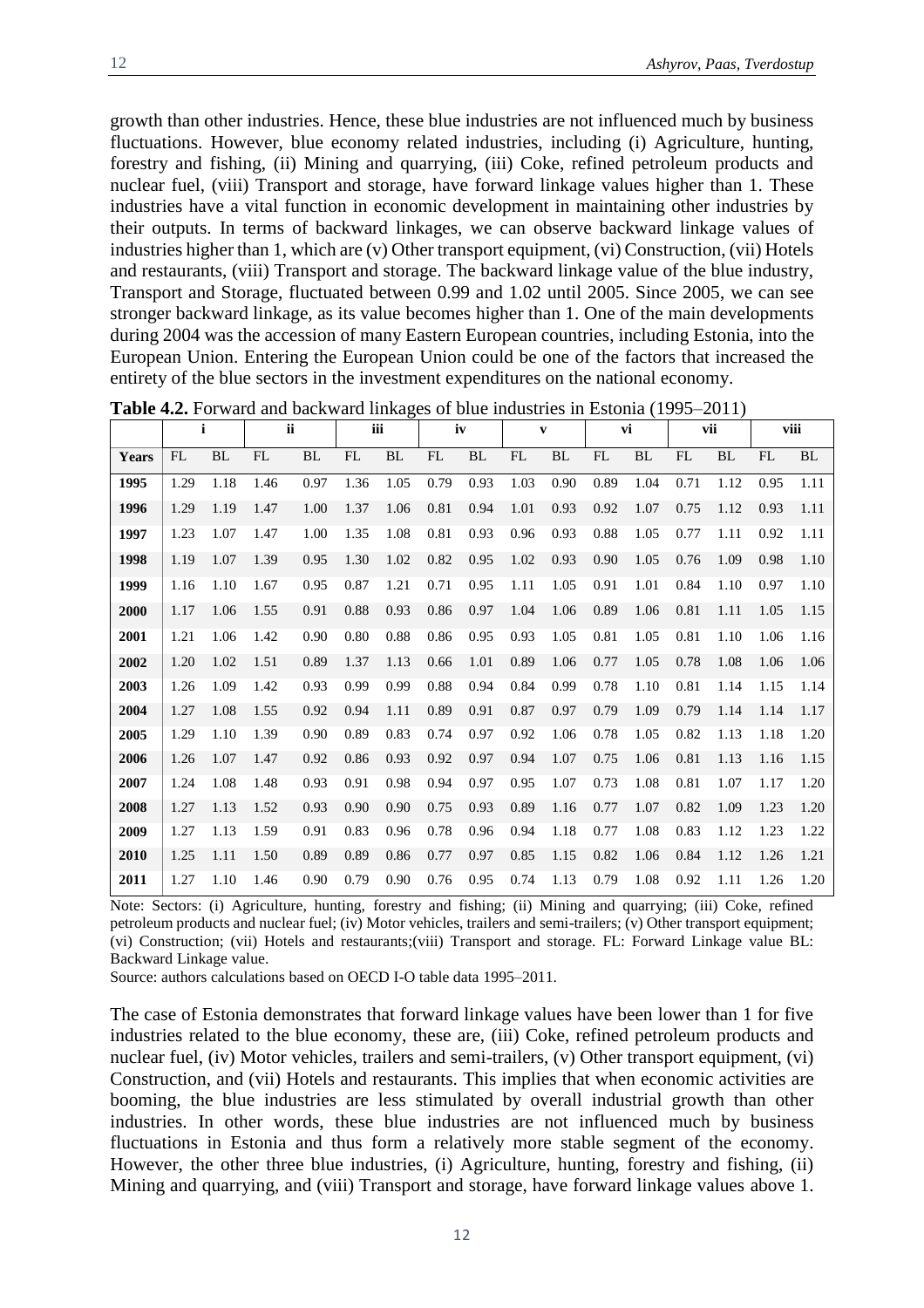Although backward linkage values have been fluctuating over the years for some industries, we can observe a number of sectors with backward linkage values higher than 1: (i) Agriculture, hunting, forestry and fishing, (v) Other transport equipment; (vi) Construction; (vii) Hotels and restaurants, and (viii) Transport and storage.

Table 4.3 summarizes the details of the backward and forward linkages of industries related to blue sectors identifying industries that are more strongly (level of an index >1) or weakly (level of an index  $\langle 1 \rangle$  related to national economies in both countries during the last year of the analysed period.

**Table 4.3.** Distribution of sectors according to forward and backward linkages in Finland and Estonia in 2011

|                                                                           |         | HIGH FL(>1)<br>remarkable influence from other<br>industries                                                                    | LOW FL $(\leq 1)$<br>less remarkable influence from other<br>industries |
|---------------------------------------------------------------------------|---------|---------------------------------------------------------------------------------------------------------------------------------|-------------------------------------------------------------------------|
| HIGH BL (>1)<br>remarkable<br>influence to other<br>industries            | Finland | Transport and storage                                                                                                           | Other transport equipment;<br>Construction:<br>Hotels and restaurants   |
|                                                                           | Estonia | Agriculture, hunting, forestry and<br>fishing;<br>Transport and storage                                                         | Other transport equipment;<br>Construction:<br>Hotels and restaurants   |
| LOW BL $(\leq 1)$<br>less remarkable<br>influence to other<br>industries. | Finland | Agriculture, hunting, forestry and<br>fishing;<br>Mining and quarrying;<br>Coke, refined petroleum products<br>and nuclear fuel | Motor vehicles, trailers and semi-<br>trailers                          |
|                                                                           | Estonia | Mining and quarrying;                                                                                                           | Motor vehicles, trailers and semi-<br>trailers                          |

Source: authors calculations based on OECD I-O Table data 2011

According to previous literature focused on the analysis of backward and forward linkages of industries (Kwak et al., 2005), the industries can be categorized into intermediate manufacture, intermediate primary production, final manufacture, and final primary production, depending on the values of the linkage's indexes. The industries can be classified into the categories according to how the backward and forward linkage effects are matched, resulting in the following four groups of sectors:

- high backward and high forward linkages: intermediate manufacture production;
- high backward and low forward linkages: intermediate primary production;
- low backward and high forward linkages: final manufacture production;
- low backward and low forward linkages: final primary production.

Therefore, according to Table 4.3, the Transport and storage and Agriculture, hunting, forestry and fishing industries in Estonia can be categorized as industries providing mainly intermediate manufacture production since they have high backward and forward linkage effect values. Transport and storage is the only sector that has both high forward linkage and backward linkage effects in both economies. Final manufacture production is mainly provided by Agriculture, hunting, forestry and fishing as well as Mining and quarrying, refined petroleum and nuclear fuel related industries in Finland and only by Mining and quarrying in Estonia.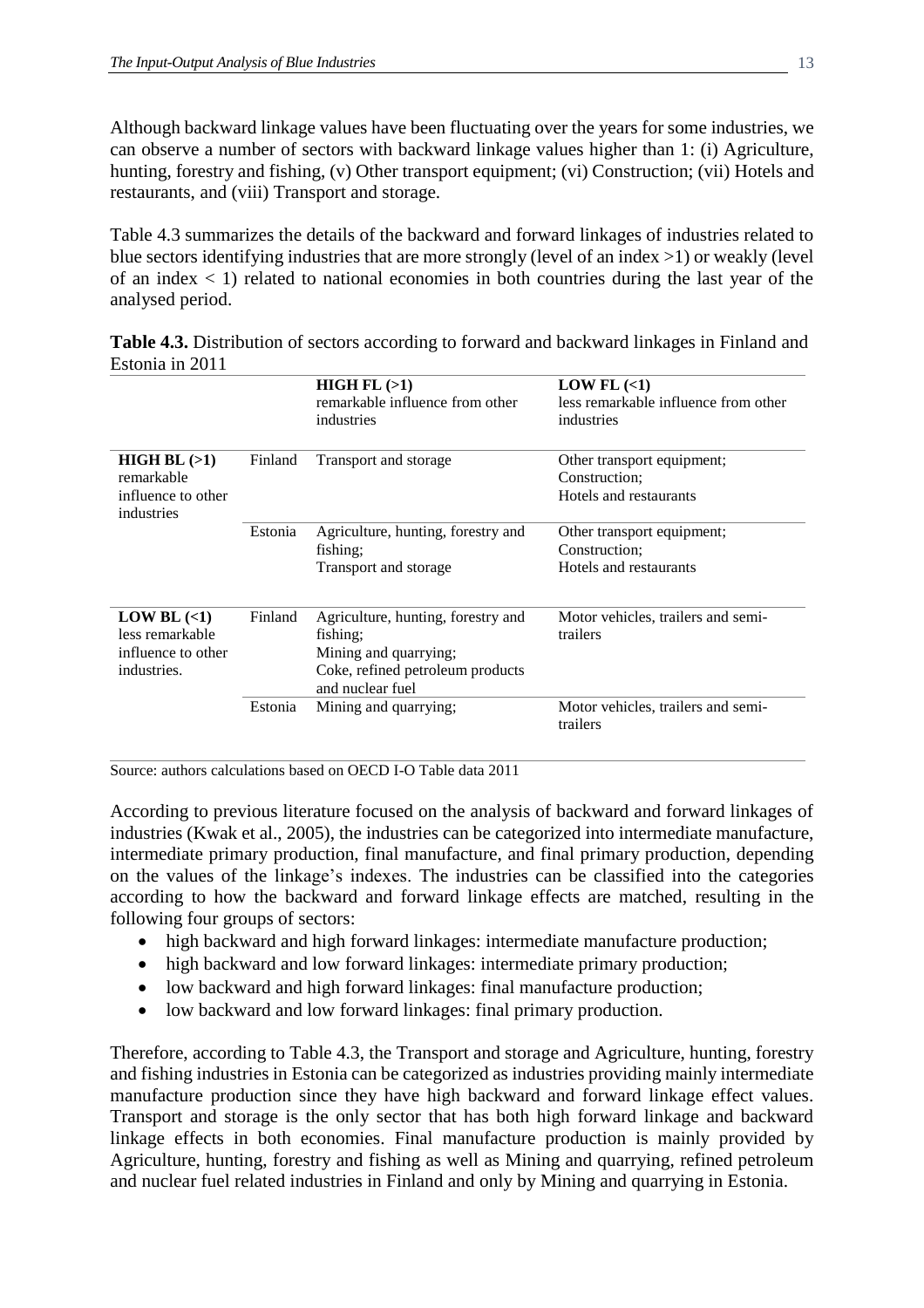We should keep in mind that if the values of these two linkage effects are greater than one, these industries perform a crucial function in maintaining and development other industries, and their development is also remarkably influenced by the success of other industries that they are very strongly integrated with in the national economy. Therefore, creating favourable conditions for the development of the Agriculture, hunting, forestry and fishing and Transport and storage sectors should be particularly considered through the elaboration of industryspecific policies in the blue industries.

#### **4.2. Output, Income and Employment Multipliers**

Based on the I-O tables, it is also reasonable to calculate and analyse output and employment multipliers that reflect the effects of changes in output or employment upon all other activities throughout the economy (see Equation 9). Multipliers can provide additional quantitative information that considers production stimulating policies and employment creation processes regarding blue economies. For instance, based on output multipliers, it is possible to analyse whether there is an external increase in final demand. The calculated multipliers allow us to obtain additional information on the strength of the inter-industry relations among industries and to analyse the role of these inter-industry relations in Estonia and Finland during the years 1995–2011. More details on the calculated output and employment multipliers for Estonia and Finland are presented in Appendices 1 and 2 and illustrated by Figures 4.1 and 4.2.

In our analysis, two types of multipliers can be distinguished: open and closed system multipliers. There are some differences in the values calculated in the open and closed system multipliers (see Figures 4.1 and 4.2 and Appendices 1 and 2). In absolute numbers, these values vary approximately between 1.5 and 3 euros, meaning a one-unit (euro) increase of final demand can increase output respectively from 1.50 to 3 euros in the analysed industries. In Finland, the difference between open and closed system output multipliers is as a rule higher than in Estonia. For instance, for the Hotels and restaurants sectors in Finland and Estonia, the actual effect should vary between 1.86 and 2.87 for Estonia and between 1.83 and 3.02 for Finland. One can explain this result by the substantial wage differences between the countries. Taking into account that both Estonia and Finland are open economies, it is reasonable to focus on analysing and discussing the values of open system multipliers.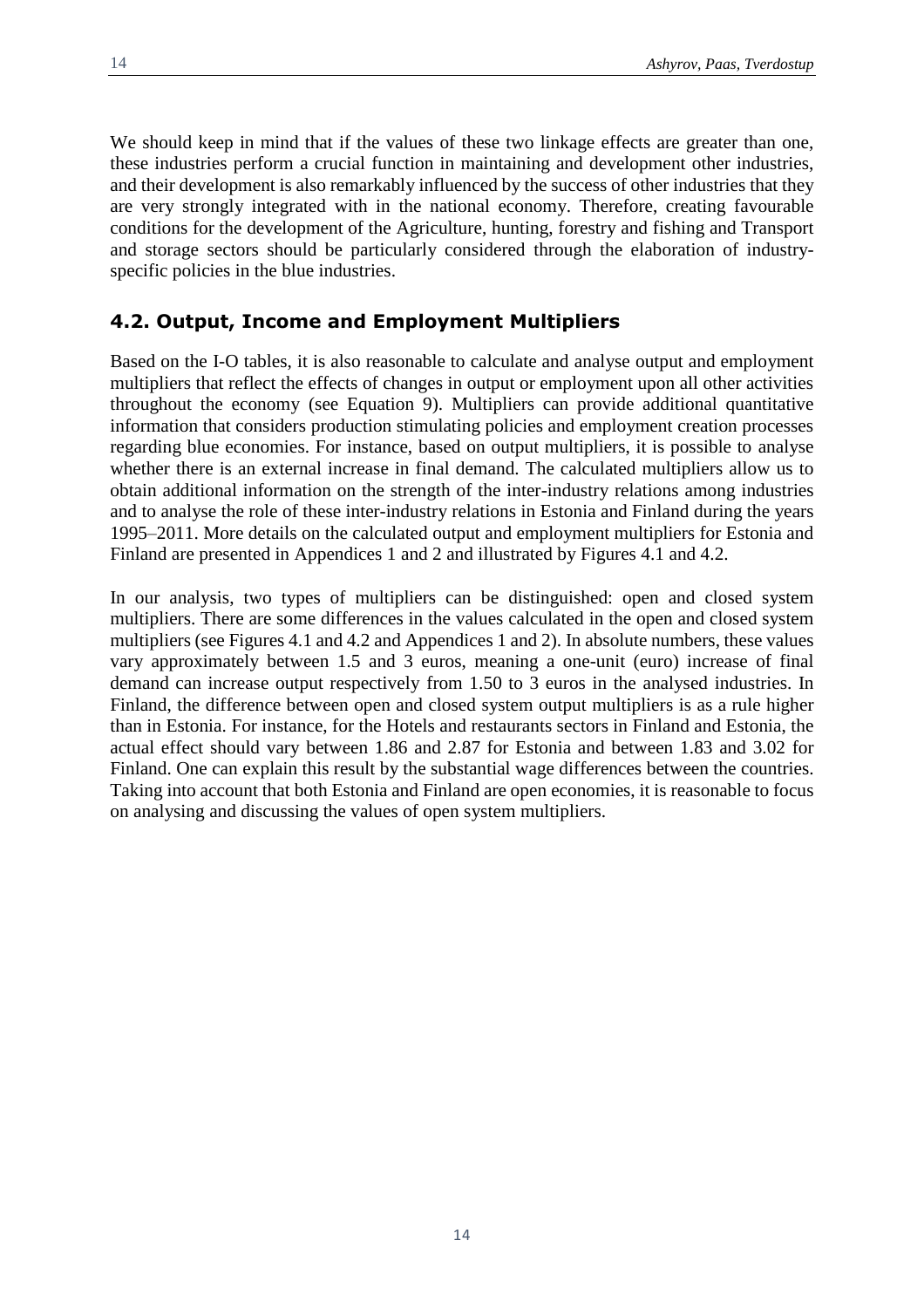

**Figure 4.1.** Output Multipliers for the economies of Estonia and Finland, 2011

Note: Sectors: (i) Agriculture, hunting, forestry and fishing; (ii) Mining and quarrying; (iii) Coke, refined petroleum products and nuclear fuel; (iv) Motor vehicles, trailers and semi-trailers; (v) Other transport equipment; (vi) Construction; (vii) Hotels and restaurants; (viii) Transport and storage.

Source: authors calculations based on OECD I-O data 2011.

Figure 4.1. depicts output multipliers for blue sectors in Estonia and Finland, respectively. According to Figure 4.1, the open system multipliers of blue sectors vary between 1.50 and 2 euros, and closed system multipliers respectively approximately between 2 and 3 euros in both countries, Estonia and Finland. For instance, for one additional euro that is spent on final demand, the total output of Finland increases by 1.73 and of Estonia by approximately 2 euros if it is spent in the Transport and storage industry (open system multiplier). The calculated output multipliers for the Hotels and restaurants sector show that an increase in final demand could have a remarkable effect on the output produced within the economy – respectively 1.86 euros in Estonia (in the case of an open system) and 1.83 euros in Finland. Also, income multipliers are rather high: 1.55 euros (open system) till 2.20 euros (closed system) in Estonia and respectively 1.59 and 2.42 euros in Finland. These results once again confirm that blue sector activities in the field of Hotels and restaurants have a high impact on the growth of blue industries. This sector has a strong effect on the production activities of other sectors in the overall economy. In addition to Hotels and restaurants, also Transport and storage, and Construction sectors have a high impact on total output in both countries (see Figures 4.1 and 4.2 and Appendices 1 and 2).

The comparison of the blue industries with non-blue industries reveals that, in general, the output and income multipliers of blue industries are slightly smaller than in non-blue industries. If we rank all sectors according to the output multiplier, Hotels and restaurants takes 4th place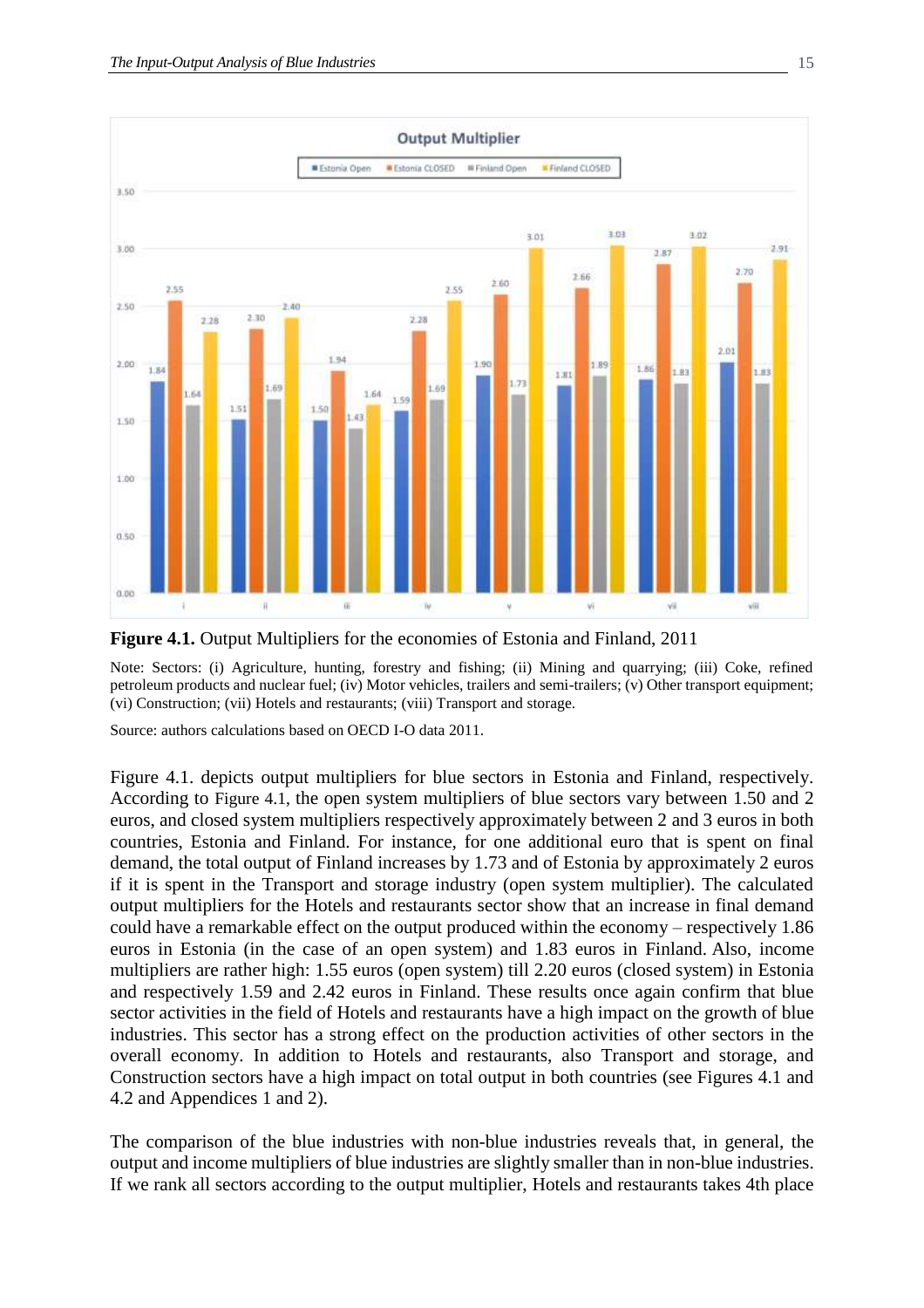among all sectors in Estonia. In Finland, Construction has the best ranking position of blue sector output multipliers among all sectors (6th place). Analysing output, value added and income multipliers together, it is possible to summarize that threeblue economy related industries, such as Hotels and restaurants, Transport and storage, and Construction, belong to the top ten within the analysed 34 industries. Changes in final demand (income) will induce higher output growth in Hotels and restaurants, Construction, and Transport and storage, and will bring remarkable positive growth in output in these fields. Therefore, if investment policies in blue industries are aimed at foreseeing higher output results, these three sectors have good potential for future developments.



**Figure 4.2.** Employment multipliers for the economies of Estonia and Finland, 2011

Note: Sectors: (i) Agriculture, hunting, forestry and fishing; (ii) Mining and quarrying; (iii) Coke, refined petroleum products and nuclear fuel; (iv) Motor vehicles, trailers and semi-trailers; (v) Other transport equipment; (vi) Construction; (vii) Hotels and restaurants;(viii) Transport and storage.

Source: authors' calculations based on OECD I-O Table data 2011.

Results from the employment multipliers (Figure 4.2) will enable us to analyse the employment creating impacts of sectoral expansions and assist policy makers to tackle one of their main concerns about employment potential in the blue industries of Estonia and Finland. Furthermore, employment impacts in the different sectors are notable measures of the economic importance of these sectors.

Figure 4.2 illustrates type 1 and type 2 employment multipliers for Estonian and Finnish blue sectors for 2011. According to type 1 and type 2 employment multipliers, the Transport and storage sector has the highest number, 2.11 and 2.94 in Estonia and 1.86 and 2.99 respectively in Finland (Appendices 1 and 2). One can interpret these numbers that for every 100 thousand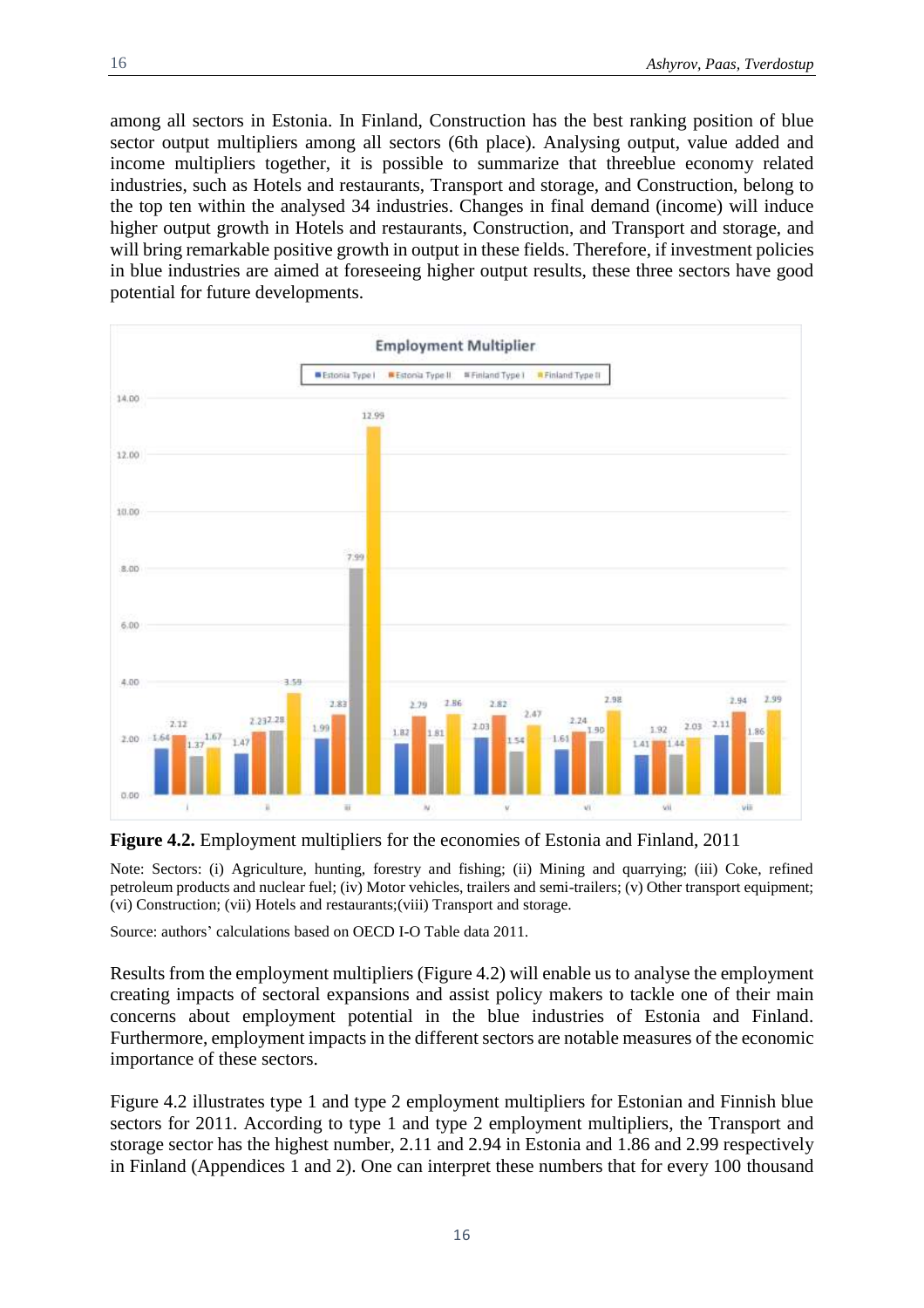euros invested in Transport and storage, approximately 2–3 individuals will be additionally employed in Estonia. In Estonia, the employment multipliers are even higher in the case of the Coke, refined petroleum products and nuclear fuel and Other transport equipment sectors. This suggests that investments in these blue economy industries will induce remarkable additional employment in the blue regions of the country.

In the case of Finland, Coke, refined petroleum products and nuclear fuel has the highest employment multiplier amongst blue sectors, which is 7.99 (open system) and 12.99 (closed system). These are the highest indicators among all sectors. The second highest is the Mining and quarrying sector and the third highest the Transport and storage sector. According to these results, one can conclude that investments in the Coke, refined petroleum products and nuclear fuel sector will create the highest employment opportunities compared to other blue sectors in Finland. The Transport and storage sector has the highest employment multiplier among Estonian blue sectors, similarly the Transport and storage sector has the third highest employment multiplier among Finnish blue sectors. Even though Coke, refined petroleum products and nuclear fuel has a huge role in employment creation, the Agriculture, hunting, forestry and fishing industry should also be supported in order to increase employment creation. As the inter-industry linkages suggest, this type of blue industry has a significant function as an important intermediate primary production for Finland and as a strong intermediate manufacture in Estonia.

### **5. CONCLUSIONS AND DISCUSSION**

Blue sectors constitute a vital part of the economy in the maritime region both in Estonia and Finland. We have identified blue industries based on the statistical classification of economic activities in the European Community. This study employs OECD input–output (IO) analysis to investigate the impact of the blue industries in the national economy of Estonia and Finland for the period 1995–2011. Based on the classification and definition of blue industries, we specifically focus to the sectors that are highly related to blue industries among the 34 sectors.

We have estimated the inter-industry linkages, such as forward and backward linkages, and output and employment multipliers for the purpose of addressing the impact of blue sectors on the national economies of Finland and Estonia. To do that, we exploited the I-O tables from the OECD for the period 1995–2011. The OECD database comprises information on several sectors of a national economy using an industry to industry approach. This approach offers possibilities to integrate several pools of statistics collected according to industrial activity such as R&D expenditure, employment, foreign direct investment and energy consumption. Along with its strong advantages, the OECD I-O database has some shortcomings that should be considered when conducting the analysis and interpreting the results. Although it provides homogenous statistical data for both countries, the data on the Estonian and Finnish economies lacks more detailed statistics on industries: only 34 industries are involved; eight of them comprise activities related to blue economies (Agriculture, hunting, forestry and fishing; Mining and quarrying; Coke, refined petroleum products and nuclear fuel; Motor vehicles, trailers and semi-trailers; Other transport equipment; Construction; Hotels and restaurants; Transport and storage).

The results of the I-O tables-based analysis show that blue industries generally are not very tightly related to the national economies of Finland and Estonia. Weak forward linkages yield less spill over effects from the national economy – both general economic growth and decline will be reflected to a lower extent in blue industries. Backward linkages are similarly weak,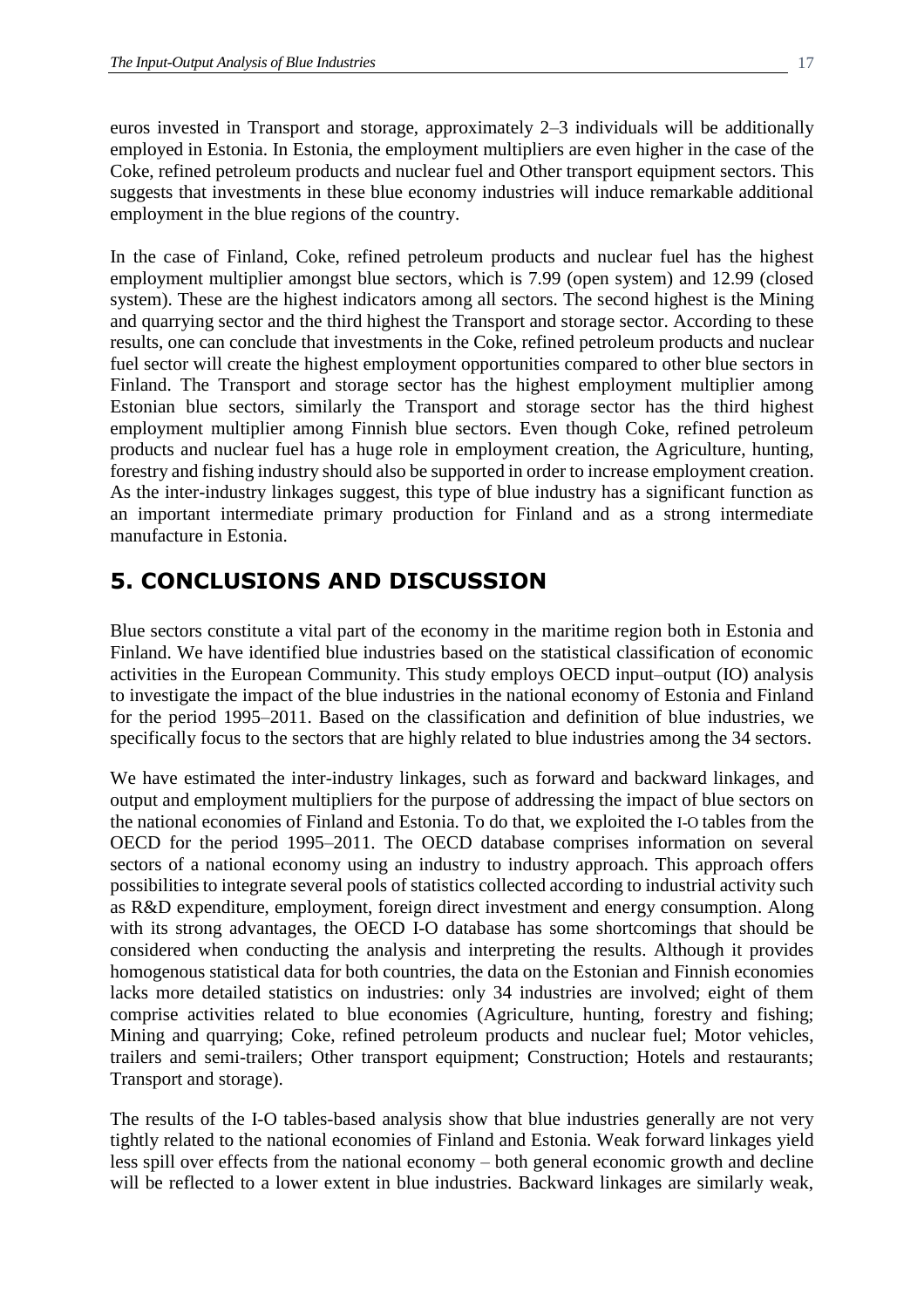implying that investments and positive changes within blue industries weakly reflect on other economic sectors and the entire national economy. Therefore, negative dynamics within the blue economy yield only weak negative externalities on the overall economy. These findings suggest that blue industries are relatively independent within the national economy. At the same time such industries as Agriculture, hunting, forestry and fishing in the case of Estonia and Transport and storage in the case of both, Finland and Estonia perform a crucial function in maintaining and developing other industries. Their development and sustainability are also notably influenced by the success of other industries in the countries' economies. These industries can be considered the intermediate manufacture production industries.

In addition, the inter-industry linkages of the blue industries in the two countries follow different patterns of change over time. Finnish forward and backward linkages have been stable between 1995–2011. In contrast, Estonian forward and backward linkages have varied more over the course of time, and for some years their value has been higher than 1 or lower than 1. It is possible to say that this difference has occurred because Estonia has experienced remarkably more reforms and changes during the aforementioned periods compared to Finland. In addition to this, the Estonian economy is relatively small and has experienced fluctuations across the business cycles.

The analysis using output and employment multipliers provides additional quantitative information that suggests policies and employment creation processes in industries related to the blue economy. A single-unit (one euro) increase in final demand (or income) brings particularly remarkable growth in output in Hotels and restaurants, Construction, and Transport and storage industries in both countries, Estonia and Finland (around 2–3 Euros). Therefore, these three sectors have good potential for future development, and creating favourable conditions for the development of their activities should also be considered through the elaboration of industry-specific policies for the blue industries. The analysis of employment multipliers shows that investments in Coke, refined petroleum products and nuclear fuel industries create remarkable additional employment – investments of 100 thousand euros can create 8 – 13 new jobs in Finland. In both Estonian and Finnish industries, employment multipliers are smaller but still remarkable: investments of 100 thousand euros can create on average 2–3 jobs. The Transport and storage sector has the highest employment multiplier among Estonian blue economy related industries.

Therefore, relying on the I-O analysis, it is possible to summarize that blue industries play a significant role in economic development and to a large extent drive the economic success of regional and national economies in generating new growth and employment in Estonia and Finland. Weak backward and forward linkages indicate that negative dynamics within the blue economy yield rather weak negative externalities for the overall economy, and by contrast, if the national economy as a whole is suffering from a crisis, the possible impact of that on blue industries is not so remarkable. These findings suggest that blue industries are relatively independent within the national economy, and thereby also create good preconditions for the stable development of cross-border cooperation between the maritime regions of both countries. The results of Input-Output analysis provide valuable information for the elaborating and implementing additional measures supporting cross-border cooperation of neighbouring countries that have a sea border.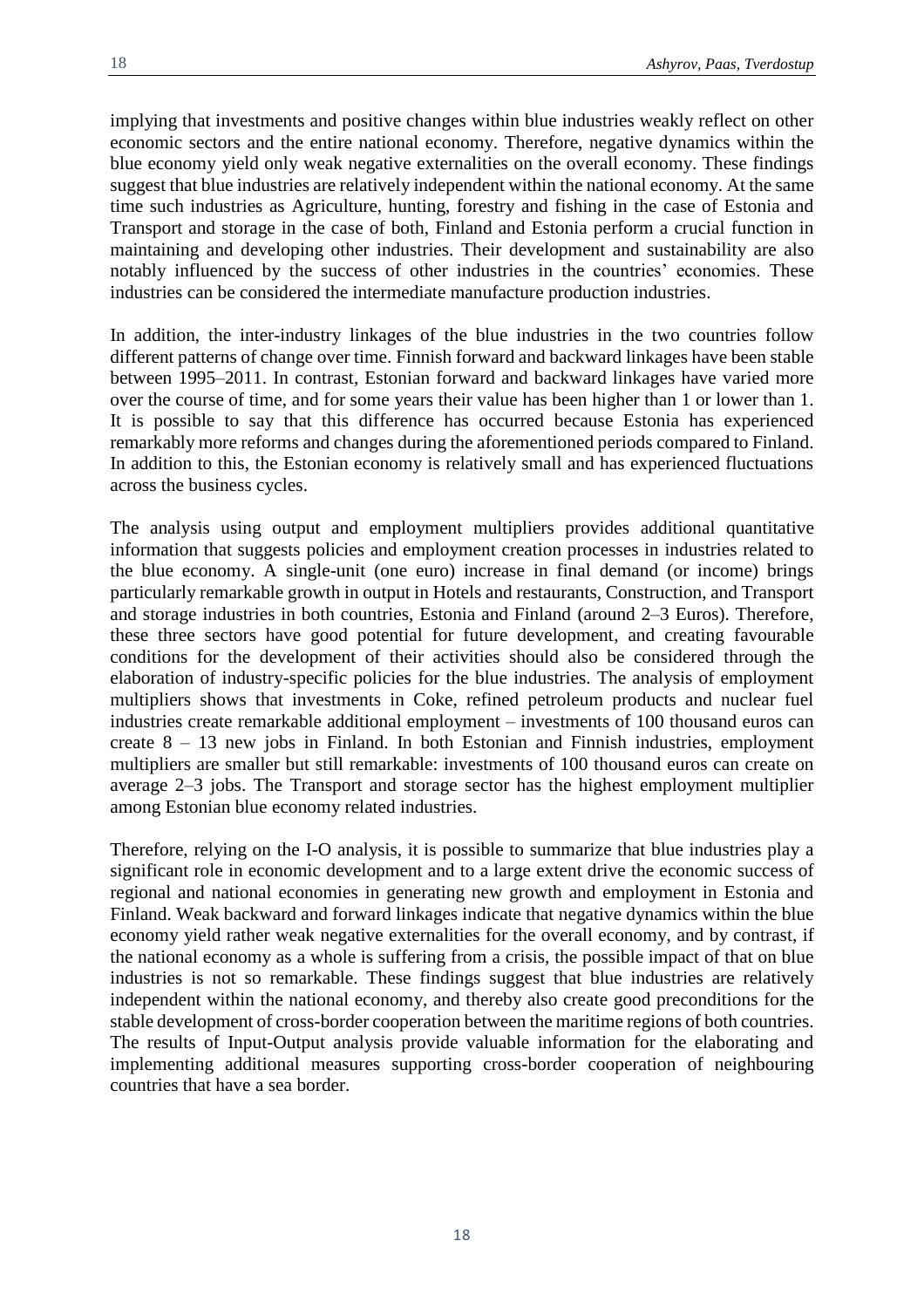#### **REFERENCES**

- Aroca, P. (2001). Impacts and development in local economies based on mining: the case of the Chilean II region. Resources Policy, 27(2), 119–134.
- Banker, R.D., Cooper, W.W., Seiford, L.M., Thrall, R.M. and Zhu, J. (2004). "Returns to scale Beck, M., L.A. Mulkey, and T.O. Barnwell. 1994. Model Validation for Exposure Assessments
- DRAFT. Athens, Georgia: United States Environmental Protection Agency.
- Cai, J., & Leung, P. (2004). Linkage measures: a revisit and a suggested alternative. Economic Systems Research, 16(1), 63–83.
- Cai, J., Leung, P., Pan, M., & Pooley, S. (2005). Economic linkage impacts of Hawaii's longline fishing regulations. Fisheries Research, 74(1), 232–242.
- Cai, J., Leung, P., & Mak, J. (2006). Tourism's forward and backward linkages. Journal of Travel Research, 45(1), 36–52.
- Charnes, A., Cooper, W. W., Rhodes, E. (1978). "Measuring the efficiency of decision making units." European Journal of Operational Research, Vol.2, pp: 429–444.
- Charnes, A., Cooper, W. W., Rhodes, E. (1979). "Short communication: Measuring the efficiency of decision making units." European Journal of Operational Research, Vol.3, p. 339.
- Chenery, H. B., & Watanabe, T. (1958). International comparisons of the structure of production. Econometrica: Journal of the Econometric Society, 487–521.
- Collier, P. (2001). A Monograph Study of Offshore Fishing and Social Change in Kilmore Quay, Co. Wexford. Marine Resource Series, (15), I.
- Dorfman, R. (1973). Wassily Leontief's Contribution to Economics. The Swedish Journal of Economics, 75(4), 430–449. doi:10.2307/3439154
- Hirschman, A.O. (1958). The Strategy of Economic Development. Yale University Press, New Haven, CT, USA.
- Isard, W., Azis, I.J., Drennan, M.P., Miller, R.E., Saltzman, S., Thorbecke, E., (1998). Methods of Inter-regional and Regional Analysis. Ashgate, Hants, UK.
- Jones, L. P. (1976). The measurement of Hirschmanian linkages. The Quarterly Journal of Economics, 90(2), 323–333.
- Kwak, S. J., Yoo, S. H., & Chang, J. I. (2005). The role of the maritime industry in the Korean national economy: an input–output analysis. Marine Policy, 29(4), 371–383.
- Leontief, W. W. (1936). Quantitative input and output relations in the economic systems of the United States. The review of economic statistics, 105–125.
- Lin, S. J., & Chang, Y. F. (1997). Linkage effects and environmental impacts from oil consumption industries in Taiwan. Journal of Environmental Management, 49(4), 393–411.
- Miller, R. E., & Blair, P. D. (1985). Input-Output Analysis: Foundations and Extensions prentice Hall Inc. Englewood Cliffs, New Jersey, USA.
- Miller, R. E., & Blair, P. D. (2009). Input-output analysis: foundations and extensions. Cambridge University Press.
- Morrissey, K., & O'Donoghue, C. (2013). The role of the marine sector in the Irish national economy: an input–output analysis. Marine policy, 37, 230–238.
- Ó Donnchadha, G., Callaghan, T., & Niland, C. (2000). A Socio-economic Study of Fisheries in Counties Cork, Donegal, Kerry and Galway.
- Oosterhaven, J., Piek, G., & Stelder, D. (1986). Theory and practice of updating regional versus interregional interindustry tables. Papers in Regional Science, 59(1), 57–72.
- Pérez-Labajos, C. A. (2001). Spending pattern of the recreational maritime sector and its impact on employment: the case of Cantabria, Spain. Marine Policy, 25(3), 187–196.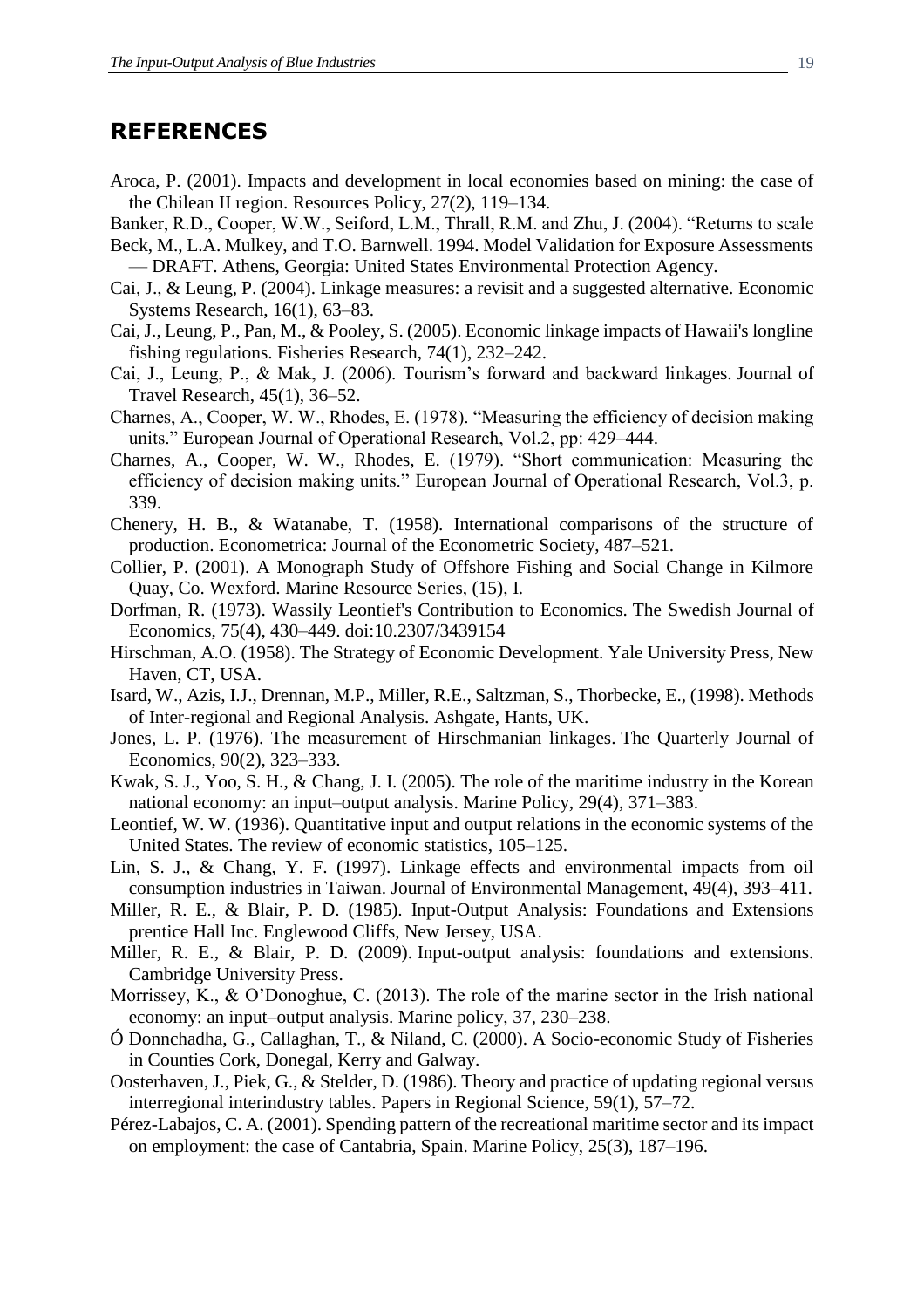- Pietroforte, R., & Bon, R. (1995). An input–output analysis of the Italian construction sector, 1959–1988. Construction Management and Economics, 13(3), 253–262.
- Rasmussen, P. N. (1956). Studies in inter-sectoral relations (Vol. 15). E. Harck.
- Rose, A., & Miernyk, W. (1989). Input–output analysis: the first fifty years. Economic Systems Research, 1(2), 229–272.
- San Cristobal, J. R., & Biezma, M. V. (2006). The mining industry in the European Union: analysis of inter-industry linkages using input–output analysis. Resources Policy, 31(1), 1– 6.
- Schultz, S., & Schumacher, D. (1976). Key sectors in some underdeveloped countries: a comment. Kyklos, 29(4), 765–766.
- Statistics Estonia, 2017a. Minifacts about Estonia 2017.
- Statistics Estonia, 2017b. Quarterly Bulletin of Statistics Estonia 2/2017.
- Yoo, S. H., & Yang, C. Y. (1999). Role of water utility in the Korean national economy. International Journal of Water Resources Development, 15(4), 527–541.
- Yotopoulos, P. A., & Nugent, J. B. (1973). A balanced-growth version of the linkage hypothesis: a test. The Quarterly Journal of Economics, 87(2), 157–171.
- Van Der Linden, J. A. (2001). The economic impact study of maritime policy issues: application to the German case. Maritime Policy & Management, 28(1), 33–54.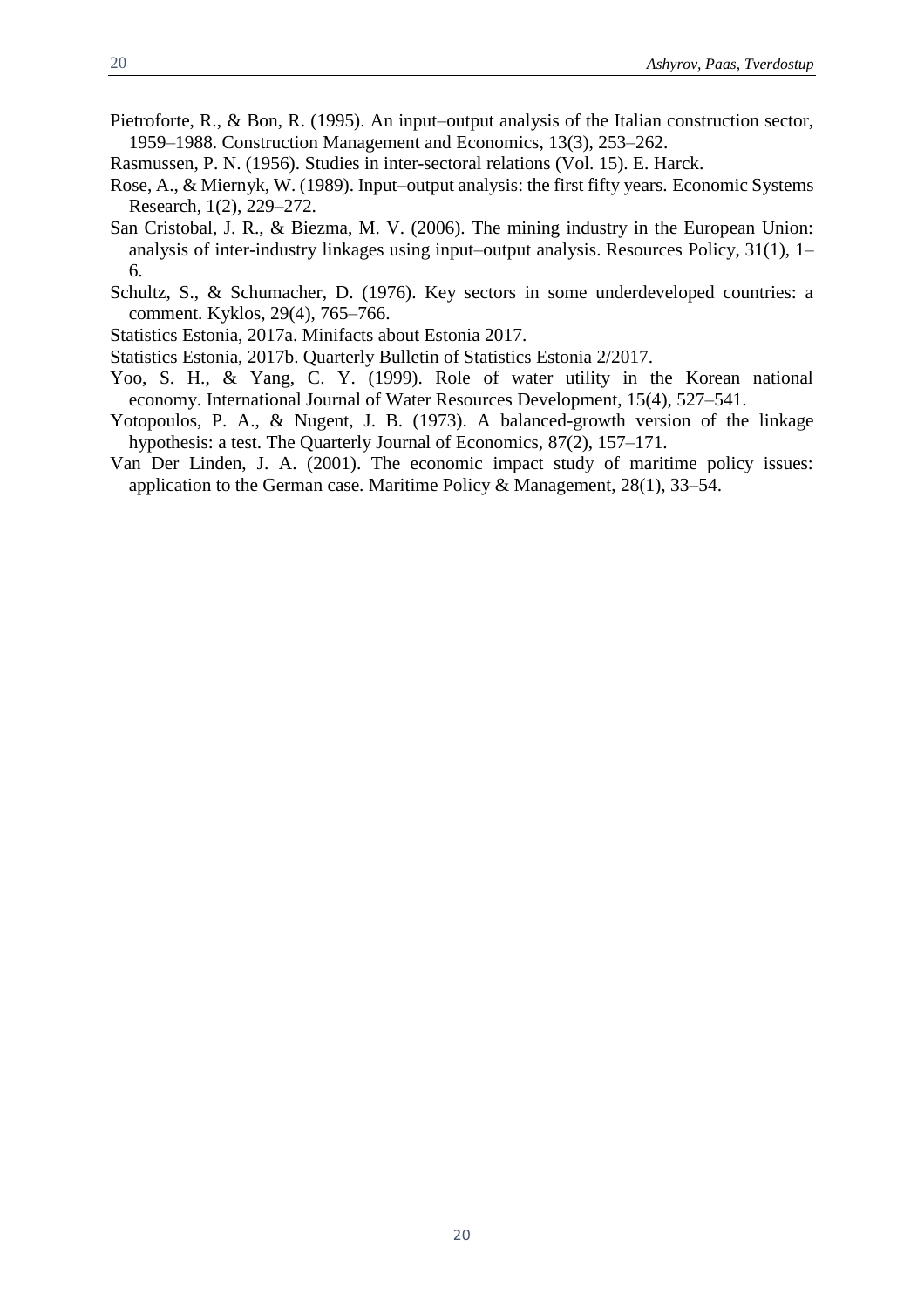| Estonia                                                                                            |      | Output<br><b>Multipliers</b> |      | Value Added           |      | Income<br><b>Multiplier</b> |           | Employment<br><b>Multiplier</b> |
|----------------------------------------------------------------------------------------------------|------|------------------------------|------|-----------------------|------|-----------------------------|-----------|---------------------------------|
| CTOTAL: TOTAL                                                                                      | Open | Closed                       | Type | Type<br>$\mathcal{U}$ | Type | Type<br>$\mathcal{U}$       | Type<br>I | Type<br>$\mathcal{U}$           |
| C01T05:<br>Agriculture.<br>hunting.<br>forestry and fishing                                        | 1.84 | 2.55                         | 1.90 | 2.75                  | 2.00 | 2.84                        | 1.64      | 2.12                            |
| C10T14: Mining and quarrying                                                                       | 1.51 | 2.30                         | 1.39 | 2.06                  | 1.37 | 1.95                        | 1.47      | 2.23                            |
| C15T16: Food products. beverages<br>and tobacco                                                    | 2.07 | 2.83                         | 2.81 | 4.28                  | 2.49 | 3.54                        | 3.02      | 4.30                            |
| C17T19: Textiles. textile products.<br>leather and footwear                                        | 1.63 | 2.49                         | 1.86 | 3.11                  | 1.53 | 2.18                        | 1.39      | 1.83                            |
| C20: Wood and products of wood and<br>cork                                                         | 2.20 | 2.99                         | 2.84 | 4.34                  | 2.51 | 3.57                        | 2.71      | 3.80                            |
| C <sub>21</sub> T <sub>22</sub> :<br>Pulp.<br>paper.<br>paper<br>products. printing and publishing | 1.85 | 2.69                         | 2.07 | 3.23                  | 1.81 | 2.58                        | 1.94      | 2.92                            |
| Coke.<br>refined<br>$C23$ :<br>petroleum<br>products and nuclear fuel                              | 1.50 | 1.94                         | 1.63 | 2.16                  | 2.31 | 3.29                        | 1.99      | 2.83                            |
| $C24$ :<br>Chemicals<br>chemical<br>and<br>products                                                | 1.65 | 2.13                         | 2.07 | 2.98                  | 2.36 | 3.36                        | 2.59      | 3.84                            |
| C25: Rubber and plastics products                                                                  | 1.68 | 2.43                         | 2.04 | 3.33                  | 1.66 | 2.36                        | 1.63      | 2.34                            |
| C <sub>26</sub> : Other non-metallic<br>mineral<br>products                                        | 1.77 | 2.52                         | 1.96 | 3.02                  | 1.80 | 2.56                        | 1.81      | 2.63                            |
| C27: Basic metals                                                                                  | 1.87 | 2.71                         | 2.78 | 4.52                  | 2.26 | 3.21                        | 2.67      | 3.90                            |
| C28: Fabricated metal products                                                                     | 1.77 | 2.52                         | 2.14 | 3.46                  | 1.81 | 2.57                        | 1.82      | 2.65                            |
| C29: Machinery and equipment. nec                                                                  | 1.74 | 2.59                         | 1.98 | 3.29                  | 1.65 | 2.34                        | 1.61      | 2.33                            |
| C30T33X: Computer. Electronic and<br>optical equipment                                             | 1.56 | 2.13                         | 1.89 | 2.99                  | 1.74 | 2.47                        | 2.08      | 3.33                            |
| C31:<br>Electrical<br>machinery<br>and<br>apparatus. nec                                           | 1.63 | 2.27                         | 1.92 | 3.02                  | 1.80 | 2.56                        | 1.58      | 2.18                            |
| C34: Motor vehicles. trailers and<br>semi-trailers                                                 | 1.59 | 2.28                         | 1.78 | 2.80                  | 1.61 | 2.29                        | 1.82      | 2.79                            |
| C35: Other transport equipment                                                                     | 1.90 | 2.60                         | 2.33 | 3.61                  | 2.22 | 3.16                        | 2.03      | 2.82                            |
| C36T37:<br>Manufacturing<br>nec;<br>recycling                                                      | 1.92 | 2.78                         | 2.21 | 3.55                  | 1.85 | 2.62                        | 1.61      | 2.17                            |
| C40T41: Electricity. gas and water<br>supply                                                       | 1.47 | 1.94                         | 1.45 | 1.89                  | 1.87 | 2.66                        | 1.86      | 2.76                            |
| C45: Construction                                                                                  | 1.81 | 2.66                         | 1.96 | 3.12                  | 1.78 | 2.53                        | 1.61      | 2.24                            |
| C50T52: Wholesale and retail trade;<br>repairs                                                     | 1.70 | 2.64                         | 1.66 | 2.52                  | 1.46 | 2.07                        | 1.38      | 1.96                            |
| C55: Hotels and restaurants                                                                        | 1.86 | 2.87                         | 2.12 | 3.43                  | 1.55 | 2.20                        | 1.41      | 1.92                            |
| C60T63: Transport and storage                                                                      | 2.01 | 2.70                         | 2.35 | 3.42                  | 2.35 | 3.34                        | 2.11      | 2.94                            |
| C64: Post and telecommunications                                                                   | 1.76 | 2.34                         | 1.80 | 2.40                  | 2.15 | 3.06                        | 1.99      | 2.90                            |
| C65T67: Financial intermediation                                                                   | 1.62 | 2.45                         | 1.58 | 2.27                  | 1.62 | 2.30                        | 1.84      | 3.17                            |
| C70: Real estate activities                                                                        | 1.44 | 1.76                         | 1.30 | 1.51                  | 2.76 | 3.92                        | 2.33      | 3.36                            |
| C71: Renting of machinery and<br>equipment                                                         | 1.68 | 2.17                         | 1.60 | 2.07                  | 2.58 | 3.67                        | 4.91      | 7.77                            |

## **Appendix 1.** Output and employment multipliers for all industries in Estonia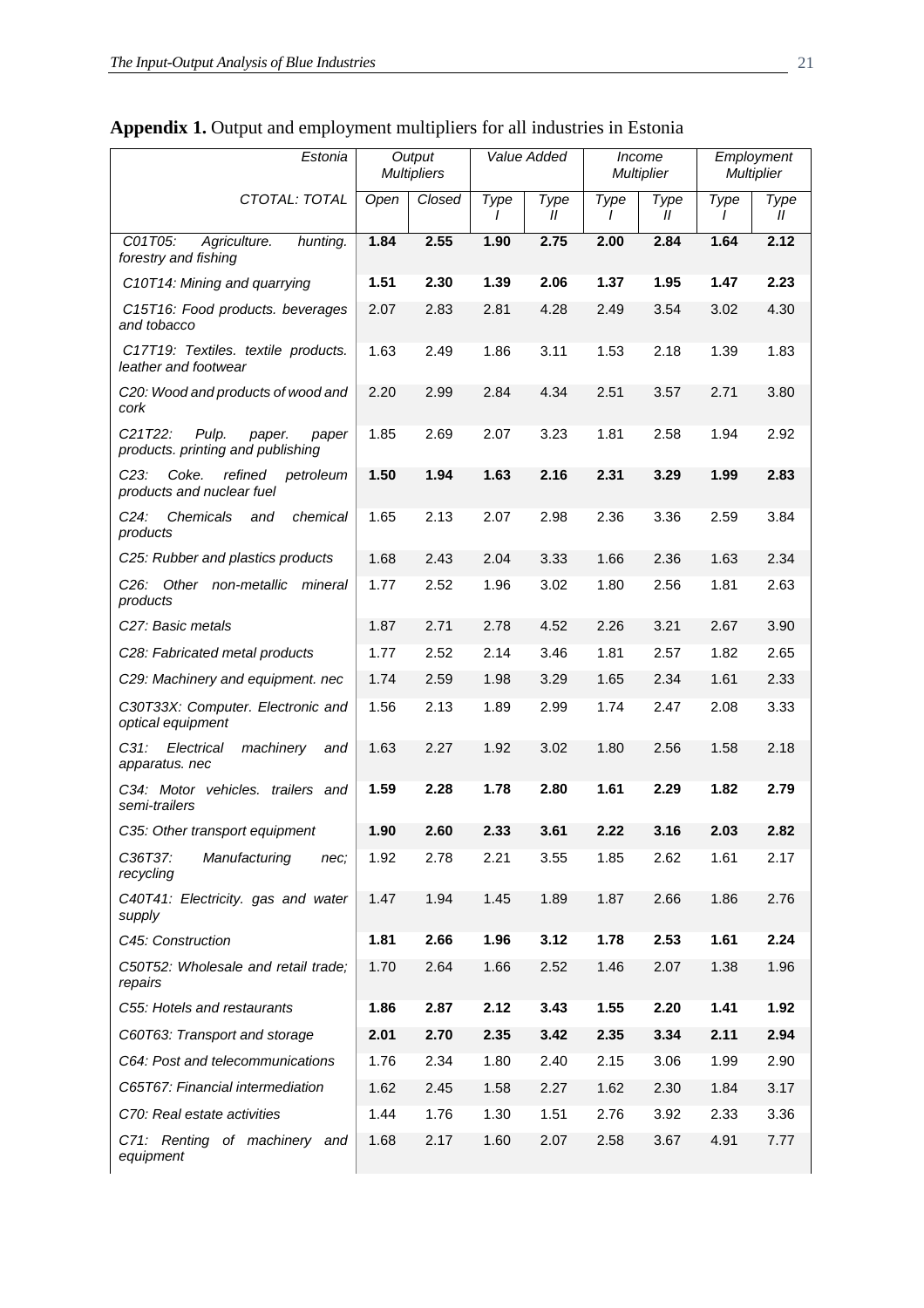| Estonia                                                       |      | Output<br><b>Multipliers</b> |      | Value Added |      | <i>Income</i><br><b>Multiplier</b> | Employment<br><b>Multiplier</b> |                           |
|---------------------------------------------------------------|------|------------------------------|------|-------------|------|------------------------------------|---------------------------------|---------------------------|
| CTOTAL: TOTAL                                                 | Open | Closed                       | Type | Type<br>Ш   | Type | Type<br>Н                          | Type                            | Type<br>$^{\prime\prime}$ |
| C72: Computer and related activities                          | 1.52 | 2.71                         | 1.43 | 2.33        | 1.30 | 1.85                               | 1.55                            | 2.90                      |
| C73T74: R&D and other business<br>activities                  | 1.58 | 2.68                         | 1.52 | 2.45        | 1.40 | 1.99                               | 1.51                            | 2.47                      |
| C75: Public admin, and defence:<br>compulsory social security | 1.45 | 2.91                         | 1.31 | 2.33        | 1.19 | 1.69                               | 1.26                            | 2.01                      |
| C80: Education                                                | 1.35 | 3.01                         | 1.22 | 2.25        | 1.11 | 1.58                               | 1.09                            | 1.48                      |
| C85: Health and social work                                   | 1.36 | 2.81                         | 1.25 | 2.29        | 1.15 | 1.63                               | 1.15                            | 1.64                      |
| C90T93: Other community. social<br>and personal services      | 1.73 | 2.82                         | 1.75 | 2.85        | 1.53 | 2.17                               | 1.45                            | 2.01                      |
| C95:<br>with<br>Private<br>households<br>employed persons     | 1.00 | 1.00                         | 0.00 | 0.00        | 0.00 | 0.00                               | 0.00                            | 0.00                      |

Note: Industries related to the blue economy and their multipliers are presented in bold.

Source: authors calculations based on OECD I-O data 2011.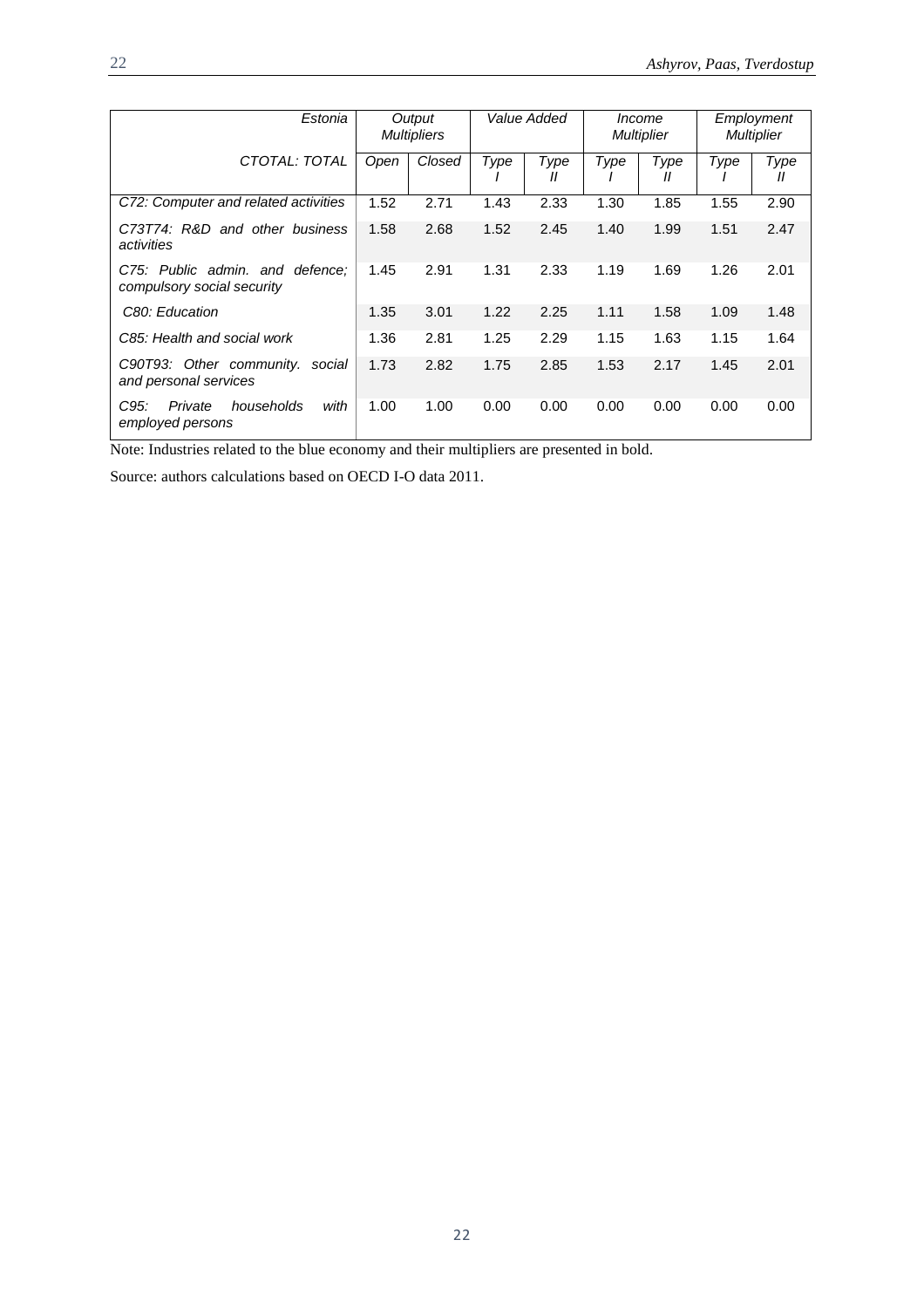| Finland                                                                                   |      | Output<br><b>Multipliers</b> |           | Value Added           |           | <i>Income</i><br><b>Multiplier</b> | Employment<br><b>Multiplier</b> |                       |
|-------------------------------------------------------------------------------------------|------|------------------------------|-----------|-----------------------|-----------|------------------------------------|---------------------------------|-----------------------|
| CTOTAL: TOTAL                                                                             | Open | Closed                       | Type<br>1 | Type<br>$\mathcal{U}$ | Type<br>T | Type<br>$\mathcal{U}$              | Type<br>I                       | Type<br>$\mathcal{U}$ |
| C01T05: Agriculture. hunting.<br>forestry and fishing                                     | 1.64 | 2.28                         | 1.54      | 2.13                  | 2.03      | 3.09                               | 1.37                            | 1.67                  |
| C10T14: Mining and quarrying                                                              | 1.69 | 2.40                         | 1.84      | 2.82                  | 2.30      | 3.51                               | 2.28                            | 3.59                  |
| C15T16: Food products. beverages<br>and tobacco                                           | 2.18 | 3.16                         | 3.23      | 5.28                  | 2.80      | 4.25                               | 3.44                            | 5.10                  |
| C17T19: Textiles. textile products.<br>leather and footwear                               | 1.61 | 2.64                         | 1.71      | 2.99                  | 1.61      | 2.46                               | 1.35                            | 1.86                  |
| C20: Wood and products of wood<br>and cork                                                | 2.21 | 3.25                         | 3.53      | 5.91                  | 2.49      | 3.78                               | 2.92                            | 4.16                  |
| C <sub>2</sub> 1T <sub>22</sub> : Pulp. paper. paper<br>products. printing and publishing | 2.09 | 3.06                         | 2.63      | 4.33                  | 2.51      | 3.82                               | 3.10                            | 4.99                  |
| C23: Coke. refined petroleum<br>products and nuclear fuel                                 | 1.43 | 1.64                         | 3.49      | 5.26                  | 5.49      | 8.35                               | 7.99                            | 12.99                 |
| C24: Chemicals and chemical<br>products                                                   | 1.73 | 2.40                         | 1.92      | 2.95                  | 2.33      | 3.54                               | 2.92                            | 4.89                  |
| C25: Rubber and plastics products                                                         | 1.82 | 2.77                         | 2.08      | 3.54                  | 1.94      | 2.96                               | 2.06                            | 3.29                  |
| C <sub>26</sub> : Other non-metallic mineral<br>products                                  | 1.76 | 2.79                         | 1.85      | 3.20                  | 1.74      | 2.65                               | 1.82                            | 2.95                  |
| C27: Basic metals                                                                         | 1.81 | 2.45                         | 3.63      | 6.17                  | 3.22      | 4.90                               | 4.08                            | 6.45                  |
| C28: Fabricated metal products                                                            | 1.80 | 2.82                         | 1.85      | 3.25                  | 1.74      | 2.65                               | 1.70                            | 2.65                  |
| C29: Machinery and equipment. nec                                                         | 1.78 | 2.72                         | 1.96      | 3.38                  | 1.96      | 2.98                               | 2.12                            | 3.48                  |
| C30T33X: Computer. Electronic and<br>optical equipment                                    | 2.04 | 3.17                         | 3.67      | 6.99                  | 2.73      | 4.16                               | 3.52                            | 5.96                  |
| C31: Electrical machinery and<br>apparatus. nec                                           | 1.78 | 2.70                         | 1.91      | 3.28                  | 1.97      | 2.99                               | 2.09                            | 3.42                  |
| C34: Motor vehicles. trailers and<br>semi-trailers                                        | 1.69 | 2.55                         | 1.99      | 3.54                  | 1.82      | 2.78                               | 1.81                            | 2.86                  |
| C35: Other transport equipment                                                            | 1.73 | 3.01                         | 1.75      | 3.38                  | 1.51      | 2.29                               | 1.54                            | 2.47                  |
| C36T37: Manufacturing nec;<br>recycling                                                   | 1.81 | 2.90                         | 1.98      | 3.55                  | 1.80      | 2.74                               | 1.68                            | 2.56                  |
| C40T41: Electricity. gas and water<br>supply                                              | 1.45 | 1.95                         | 1.37      | 1.86                  | 1.97      | 2.99                               | 2.51                            | 4.25                  |
| C45: Construction                                                                         | 1.89 | 3.03                         | 1.96      | 3.46                  | 1.84      | 2.81                               | 1.90                            | 2.98                  |
| C50T52: Wholesale and retail trade;<br>repairs                                            | 1.67 | 2.88                         | 1.56      | 2.62                  | 1.48      | 2.25                               | 1.41                            | 2.14                  |
| C55: Hotels and restaurants                                                               | 1.83 | 3.02                         | 1.90      | 3.25                  | 1.59      | 2.42                               | 1.44                            | 2.03                  |
| C60T63: Transport and storage                                                             | 1.83 | 2.91                         | 1.87      | 3.17                  | 1.77      | 2.70                               | 1.86                            | 2.99                  |
| C64: Post and telecommunications                                                          | 1.80 | 2.91                         | 1.74      | 2.84                  | 1.79      | 2.72                               | 1.81                            | 2.93                  |
| C65T67: Financial intermediation                                                          | 1.56 | 2.71                         | 1.46      | 2.48                  | 1.43      | 2.18                               | 1.62                            | 2.89                  |
| C70: Real estate activities                                                               | 1.45 | 1.78                         | 1.29      | 1.52                  | 4.82      | 7.34                               | 2.89                            | 4.32                  |
| C71: Renting of machinery and<br>equipment                                                | 1.59 | 2.22                         | 1.47      | 2.06                  | 2.07      | 3.15                               | 1.89                            | 2.85                  |

**Appendix 2.** Output and employment multipliers for all industries in Finland.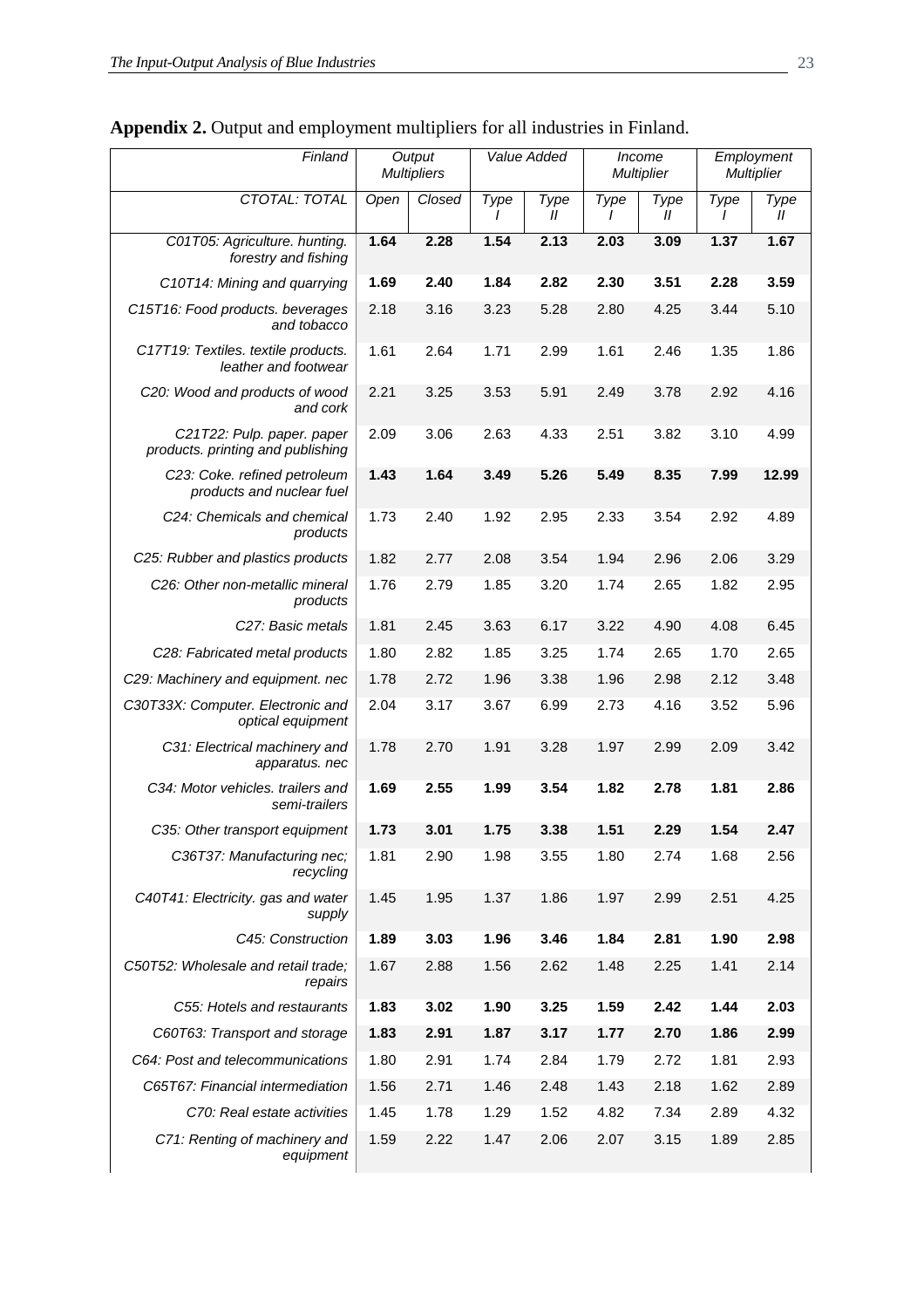| Finland                                                       |      | Value Added<br>Output<br>Income<br><b>Multipliers</b><br><b>Multiplier</b> |      |           | Employment<br><b>Multiplier</b> |                           |      |           |
|---------------------------------------------------------------|------|----------------------------------------------------------------------------|------|-----------|---------------------------------|---------------------------|------|-----------|
| CTOTAL: TOTAL                                                 | Open | Closed                                                                     | Type | Type<br>Ш | Type                            | Type<br>$^{\prime\prime}$ | Type | Type<br>Ш |
| C72: Computer and related activities                          | 1.61 | 3.03                                                                       | 1.50 | 2.74      | 1.41                            | 2.14                      | 1.54 | 2.68      |
| C73T74: R&D and other business<br>activities                  | 1.57 | 3.04                                                                       | 1.44 | 2.65      | 1.34                            | 2.04                      | 1.35 | 2.16      |
| C75: Public admin. and defence:<br>compulsory social security | 1.61 | 2.94                                                                       | 1.53 | 2.75      | 1.37                            | 2.09                      | 1.35 | 2.11      |
| C80: Education                                                | 1.40 | 3.24                                                                       | 1.27 | 2.50      | 1.15                            | 1.74                      | 1.18 | 1.95      |
| C85: Health and social work                                   | 1.44 | 3.18                                                                       | 1.32 | 2.57      | 1.22                            | 1.85                      | 1.22 | 1.91      |
| C90T93: Other community. social<br>and personal services      | 1.63 | 2.85                                                                       | 1.53 | 2.60      | 1.46                            | 2.22                      | 1.35 | 1.97      |
| C95: Private households with<br>employed persons              | 1.00 | 1.00                                                                       | 0.00 | 0.00      | 0.00                            | 0.00                      | 0.00 | 0.00      |

Note: Industries related to the blue economy and their multipliers are presented in bold.

Source: authors' calculations based on OECD I-O data 2011.